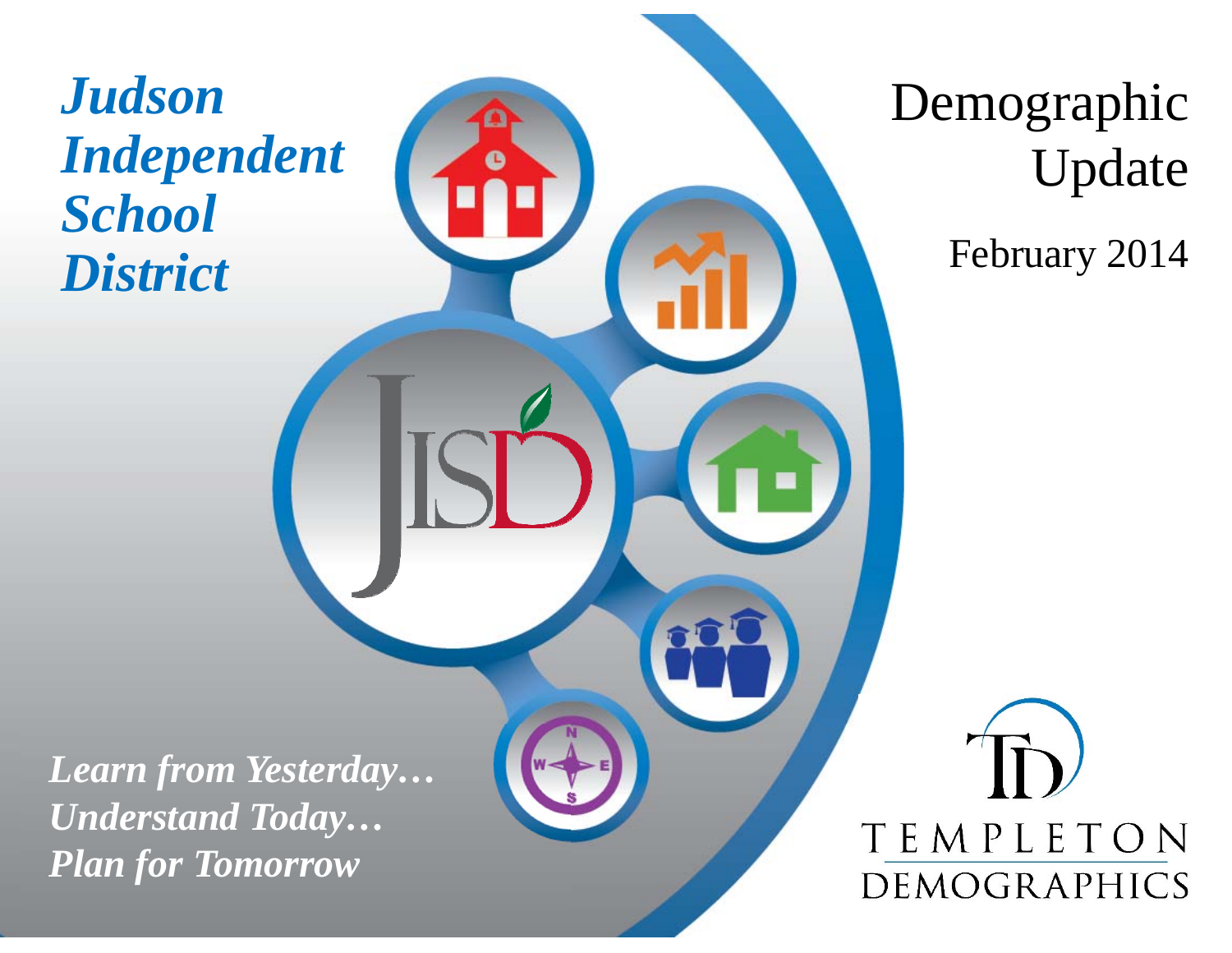#### **Economic Conditions**

- • Texas has created more than **270 thousand non-farm jobs** in the last 12 months. (Texas Comptroller's Office )
- $\bullet$  The state's unemployment rate has been at or below the national rate for **7 consecutive years**. (http://www.thetexaseconomy.org/economic-outlook/ )
- • **San Antonio** is ranked **#10 in the U.S.** on **Best Cities for Job Seekers** list. (Forbes )
- •• Unemployment rates - Texas Labor Market Information (December 2013)
	- U.S. 6.5%
	- Texas 5.6%
	- Bexar County 5.5%
	- San Antonio MSA 5.3%
- • San Antonio MSA builders put up **2,258 new homes** in 3Q13, an **11% increase** year over year. (Metrostudy )
- •The **Spurs** are #2 in the NBA Western Conference.

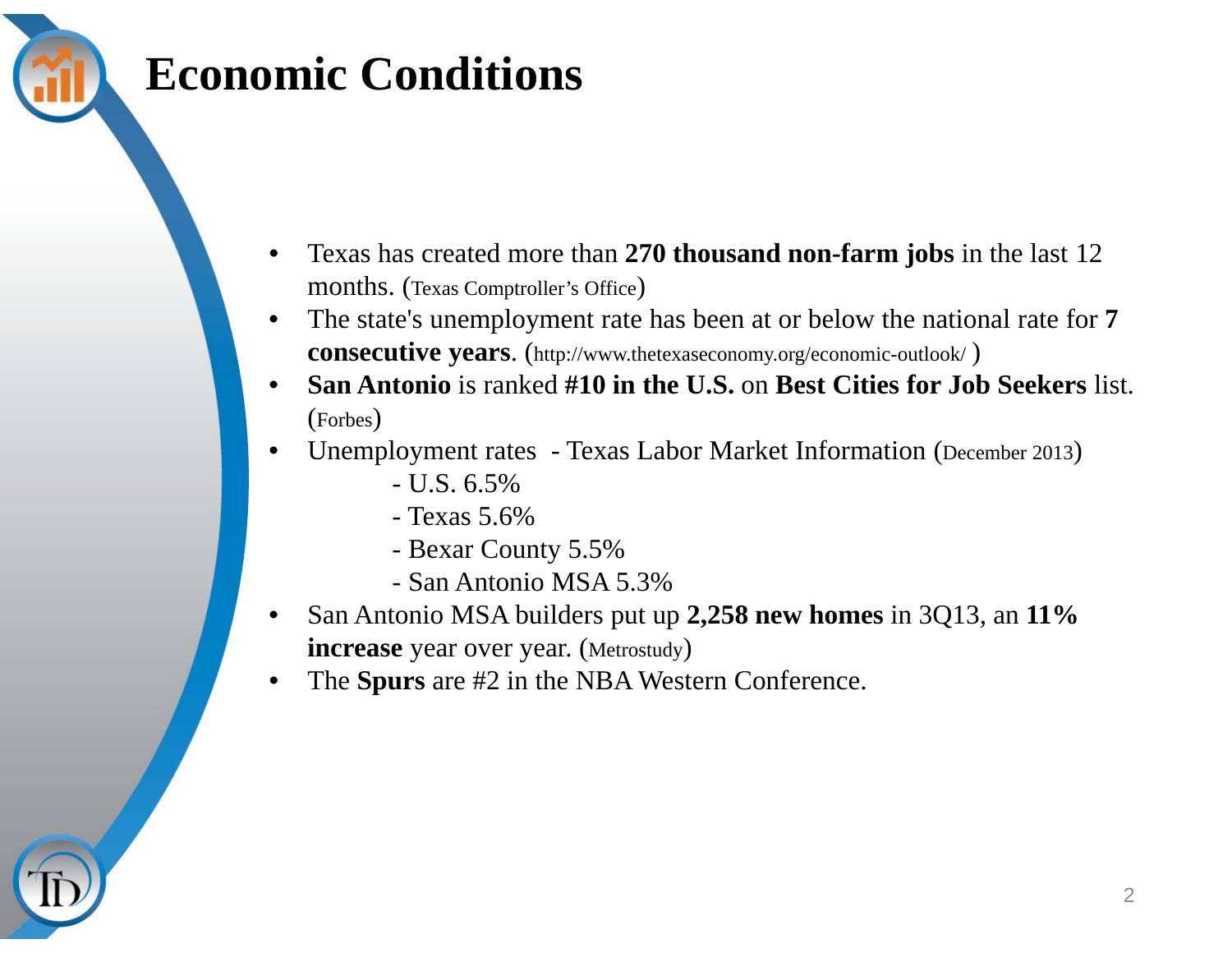### **San Antonio Economic Overview**

Annual Job Growth 2003 – 2013



SOURCE: Texas Workforce Commission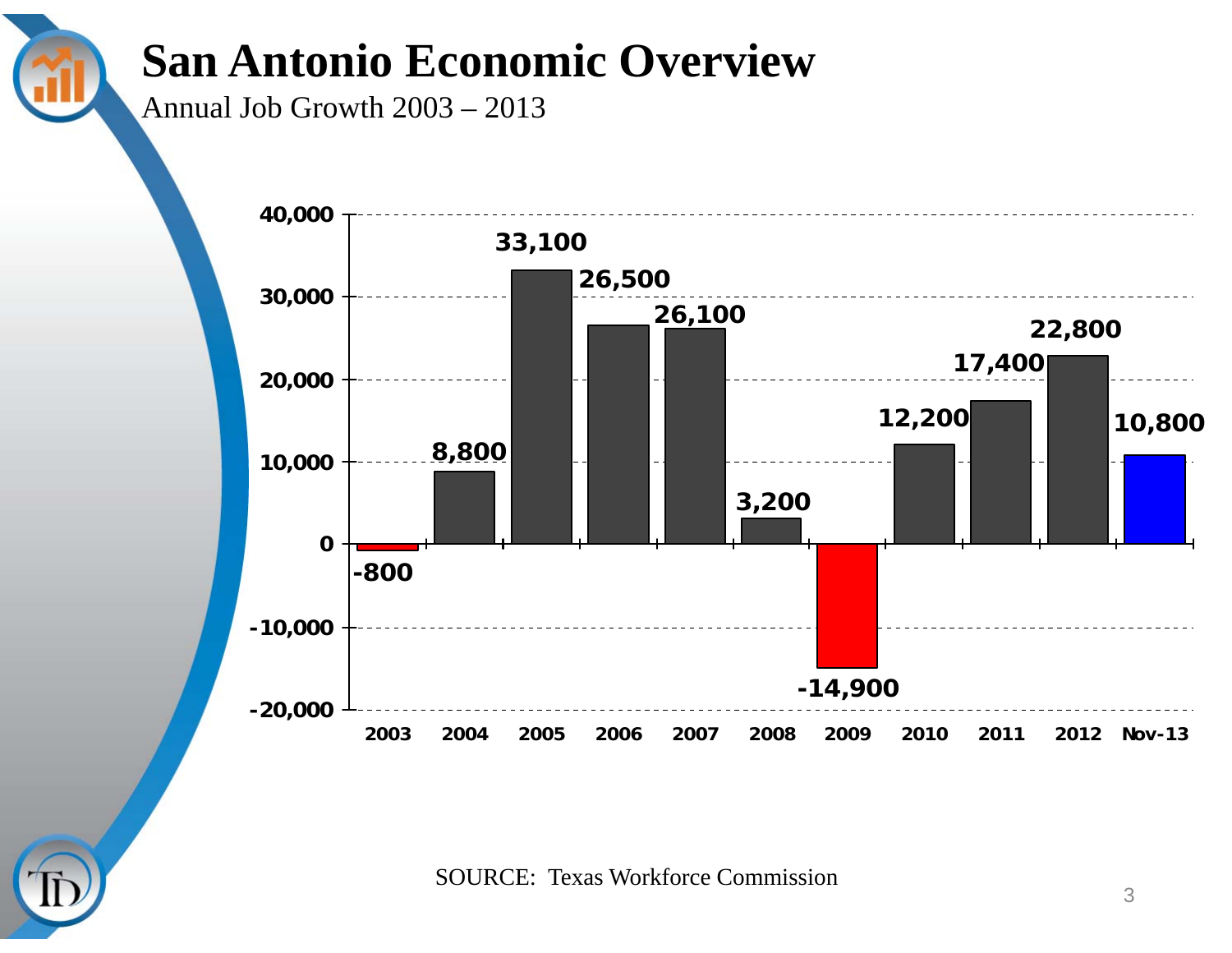### **San Antonio New Home Market**

Annual Starts & Closings

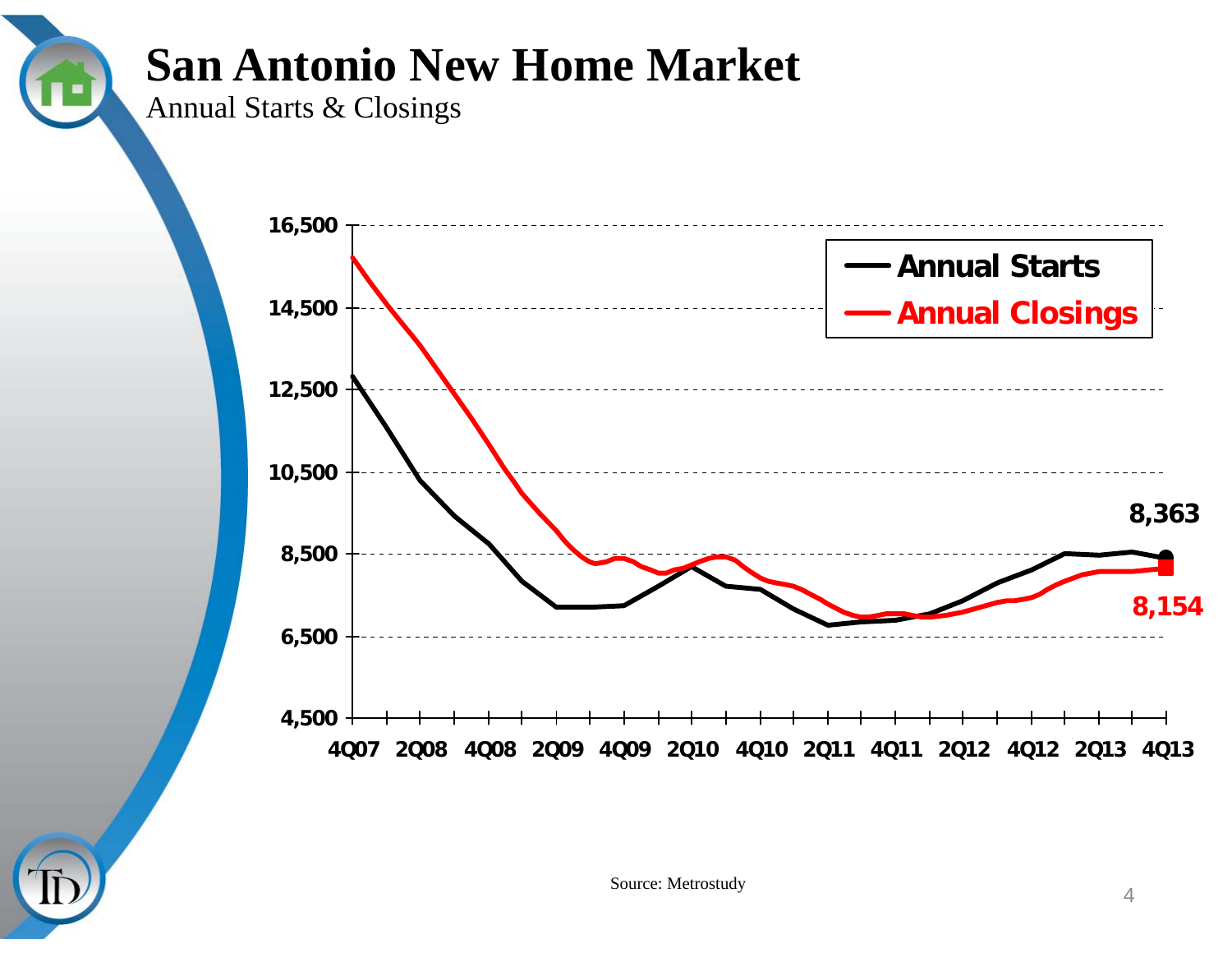#### **San Antonio Existing Home Market**

Multiple Listing Service – YTD SFD Activity & Inventory



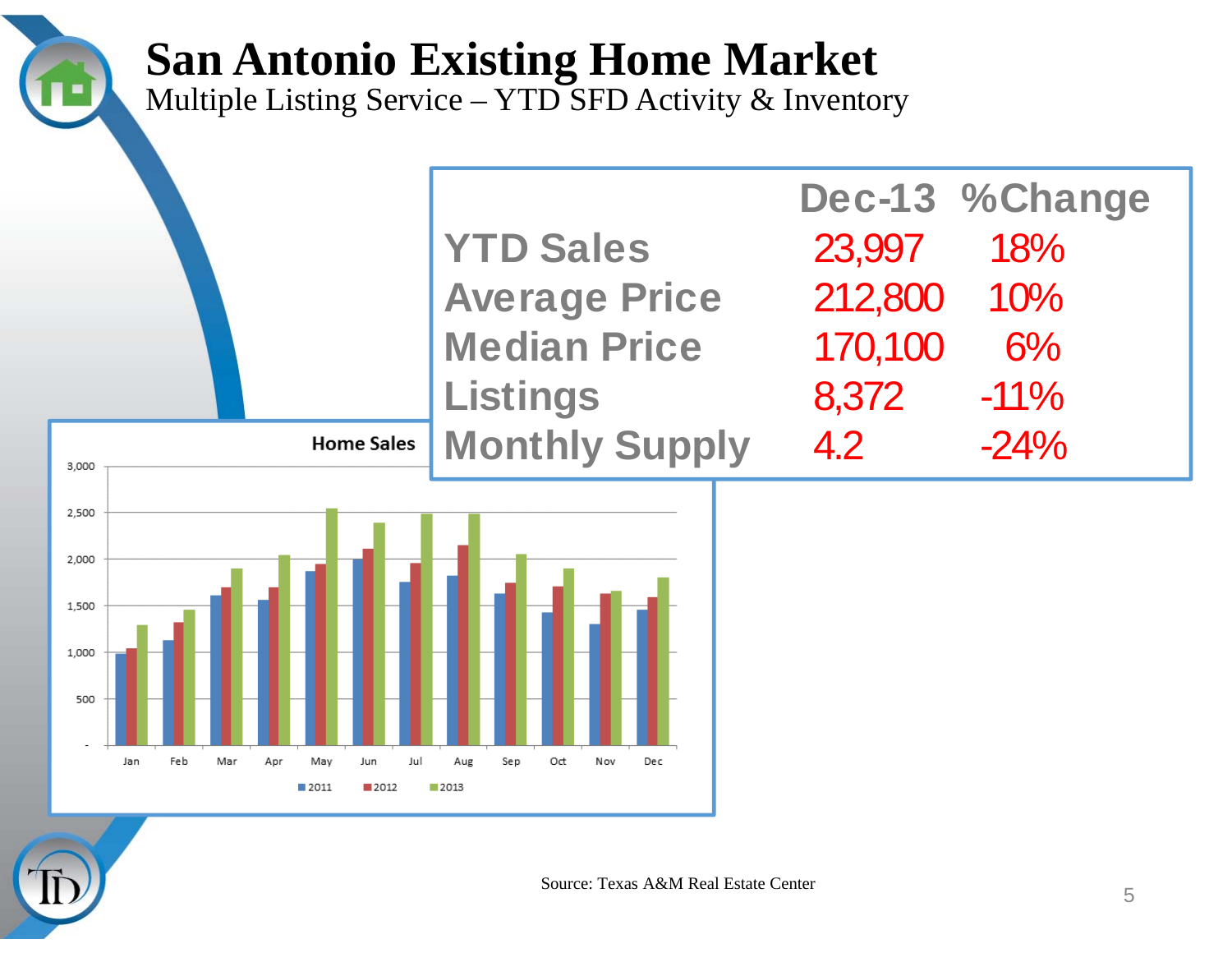### **Region 20 Five Year Growth Comparison**

| Rank           | <b>District Name</b>     | 2007/08<br>Enrollment | 2012/13<br>Enrollment | 5-Year<br>Growth | 5-Year<br>Percent<br>Growth |
|----------------|--------------------------|-----------------------|-----------------------|------------------|-----------------------------|
| $\mathbf{1}$   | <b>NORTHSIDE ISD</b>     | 86,260                | 100, 159              | 13,899           | 16.1%                       |
| $\overline{2}$ | NORTH EAST ISD           | 62,181                | 67,901                | 5,720            | 9.2%                        |
| $\overline{3}$ | SOUTHWEST ISD            | 10,983                | 13,024                | 2,041            | 18.6%                       |
| $\overline{4}$ | <b>JUDSON ISD</b>        | 20,634                | 22,606                | 1,972            | 9.6%                        |
| 5              | <b>EAGLE PASS ISD</b>    | 13,882                | 15,094                | 1,212            | 8.7%                        |
| 6              | <b>HARLANDALE ISD</b>    | 14,200                | 15,175                | 975              | 6.9%                        |
| $\overline{7}$ | <b>BOERNE ISD</b>        | 6,250                 | 7,094                 | 844              | 13.5%                       |
| 8              | <b>EAST CENTRAL ISD</b>  | 8,807                 | 9,603                 | 796              | 9.0%                        |
| 9              | MEDINA VALLEY ISD        | 3,246                 | 3,646                 | 400              | 12.3%                       |
| 10             | <b>SOMERSET ISD</b>      | 3,554                 | 3,903                 | 349              | 9.8%                        |
| 11             | LA VERNIA ISD            | 2,831                 | 3,069                 | 238              | 8.4%                        |
| 12             | <b>JOURDANTON ISD</b>    | 1,256                 | 1,472                 | 216              | 17.2%                       |
| 13             | <b>LACKLAND ISD</b>      | 860                   | 1,057                 | 197              | 22.9%                       |
| 14             | <b>ALAMO HEIGHTS ISD</b> | 4,621                 | 4,808                 | 187              | 4.0%                        |
| 15             | FT SAM HOUSTON ISD       | 1,427                 | 1,613                 | 186              | 13.0%                       |
| 16             | <b>KERRVILLE ISD</b>     | 4,756                 | 4,926                 | 170              | 3.6%                        |
| 17             | EDGEWOOD ISD             | 11,783                | 11,937                | 154              | 1.3%                        |
| 18             | <b>FLORESVILLE ISD</b>   | 3,682                 | 3,823                 | 141              | 3.8%                        |
| 19             | <b>SOUTHSIDE ISD</b>     | 4,993                 | 5,128                 | 135              | 2.7%                        |
| 20             | LYTLE ISD                | 1,616                 | 1,738                 | 122              | 7.5%                        |

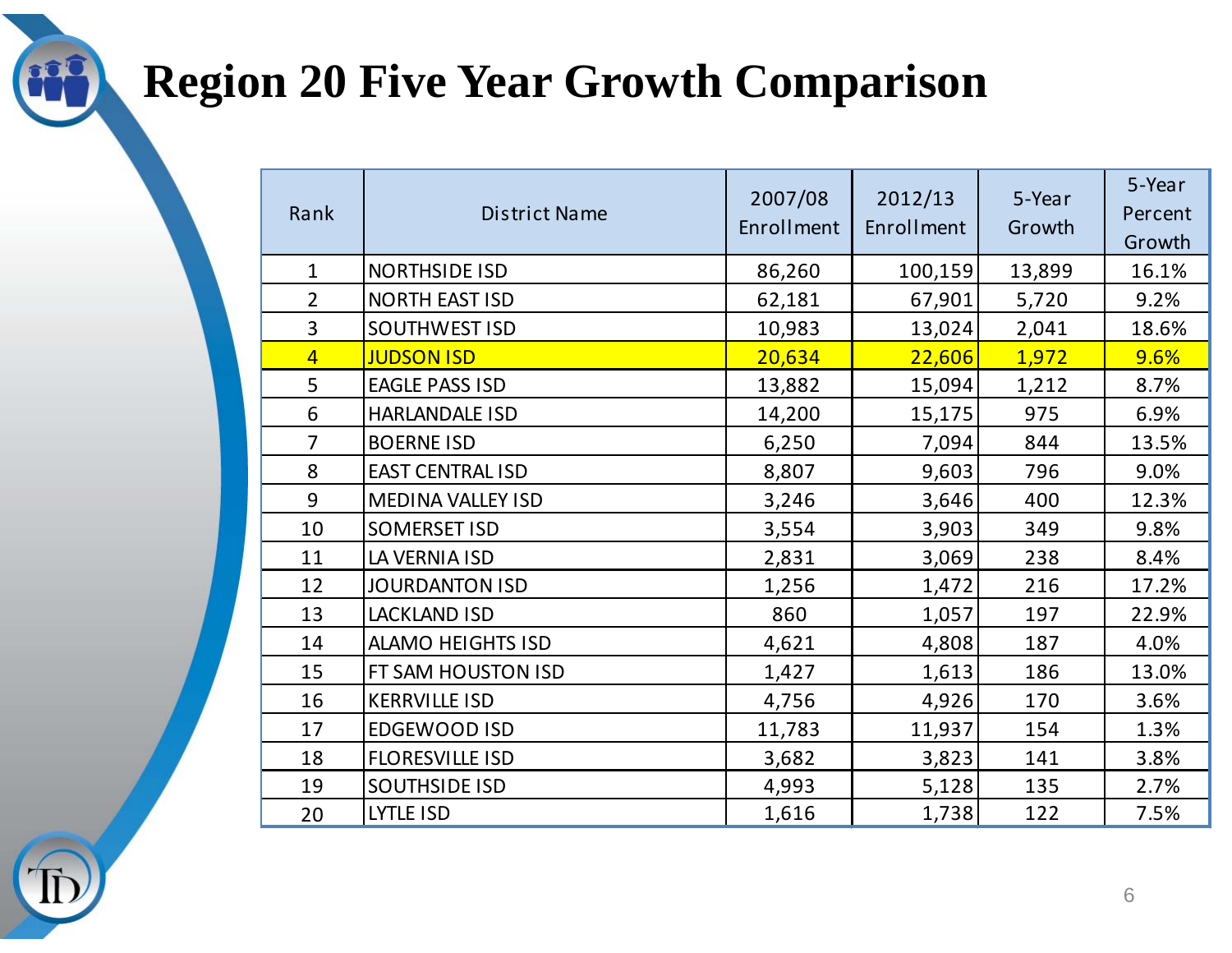# **New Home Ranking Report by ISD – 3Q13**

#### San Antonio Area

| Rank           | District Name             | <b>Annual Starts</b> | <b>Annual Closings</b> | <b>VDL</b>     | Future         |
|----------------|---------------------------|----------------------|------------------------|----------------|----------------|
| $\mathbf{1}$   | Northside ISD             | 3,031                | 3,085                  | 5,691          | 38,865         |
| $\overline{2}$ | <b>Comal ISD</b>          | 1,218                | 1,117                  | 2,413          | 26,139         |
| $\overline{3}$ | Schertz-Cibolo U City ISD | 728                  | 680                    | 976            | 6,035          |
| $\overline{4}$ | North East ISD            | 671                  | 650                    | 1,269          | 6,300          |
| 5 <sup>1</sup> | <b>Judson ISD</b>         | 617                  | 627                    | 1,400          | 6,127          |
| 6              | <b>Boerne ISD</b>         | 448                  | 415                    | 1,064          | 11,524         |
| $\overline{7}$ | <b>East Central ISD</b>   | 495                  | 385                    | 1,006          | 4,558          |
| 8              | New Braunfels ISD         | 459                  | 346                    | 986            | 7,097          |
| 9              | Southwest ISD             | 295                  | 278                    | 887            | 4,687          |
| 10             | Medina Valley ISD         | 281                  | 226                    | 504            | 12,138         |
| 11             | Southside ISD             | 71                   | 78                     | 83             | 7,302          |
| 12             | Navarro ISD               | 58                   | 62                     | 36             | 224            |
| 13             | South San Antonio ISD     | 36                   | 46                     | 231            | 221            |
| 14             | San Antonio ISD           | 35                   | 20                     | 275            | 2,289          |
| 15             | Alamo Heights ISD         | 29                   | 18                     | 66             | 31             |
| 16             | Marion ISD                | 20                   | 9                      | 47             | $\overline{0}$ |
| 17             | Harlandale ISD            | 16                   | 6                      | 281            | 17             |
| 18             | Seguin ISD                | $\mathbf 0$          | $\overline{2}$         | 49             | 1,282          |
| 19             | Comfort ISD               | $\overline{0}$       | $\overline{0}$         | $\overline{4}$ | 39             |
| 20             | Edgewood ISD              | $\overline{0}$       | $\mathbf 0$            | $\mathbf 0$    | $\overline{0}$ |
| 21             | Somerset ISD              | $\mathbf 0$          | $\mathbf 0$            | $\overline{0}$ | 1,026          |
|                |                           |                      |                        |                |                |
|                | <b>Totals</b>             | 8,508                | 8,050                  | 17,268         | 135,901        |

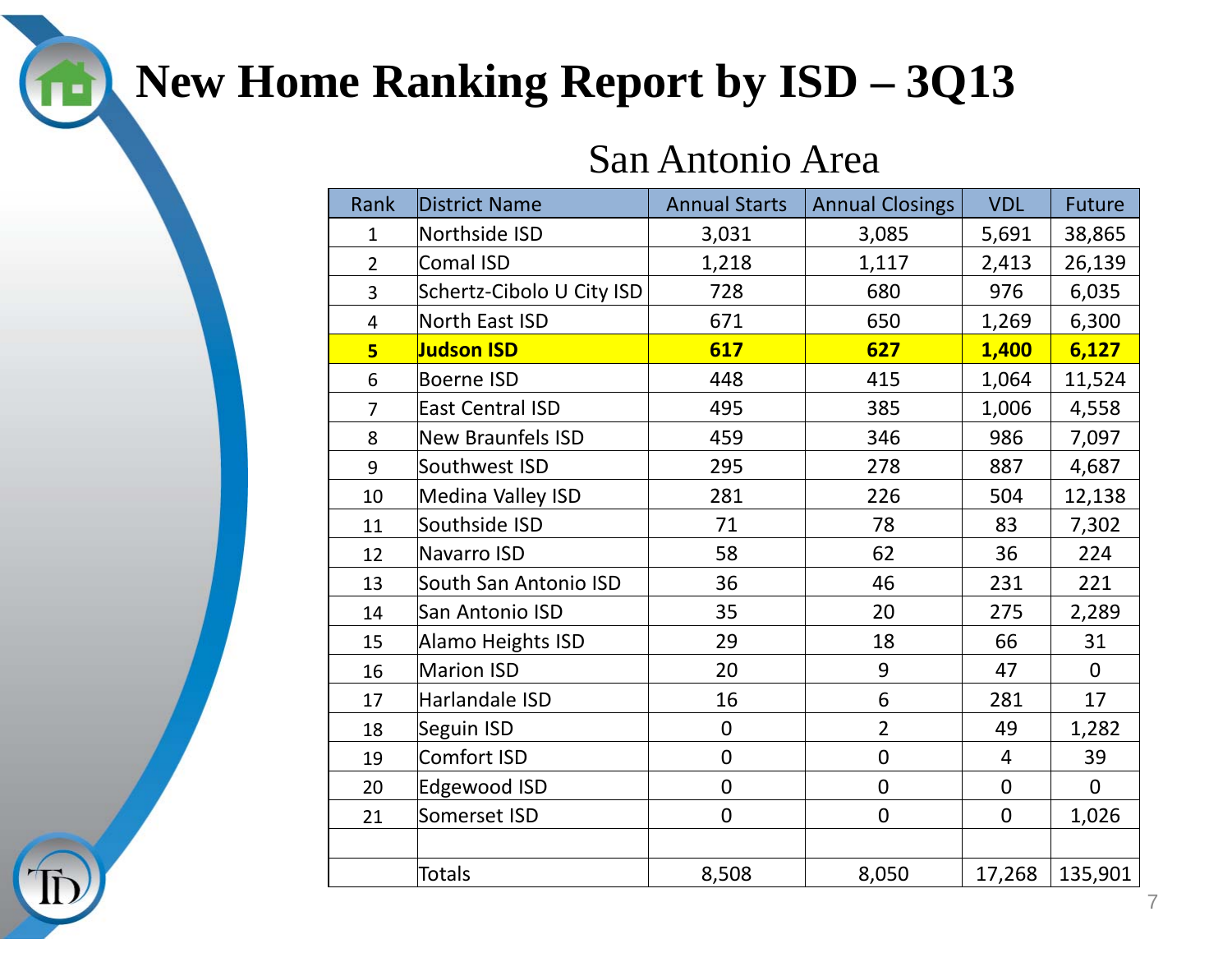**Housing Activity**

Historical Starts & Closings



- •District has averaged 662 annual starts and 670 annual closings since 2010.
- •District is on pace for 600+ housing starts for 2013.
- •District housing growth expected to remain stable for next 3-5 years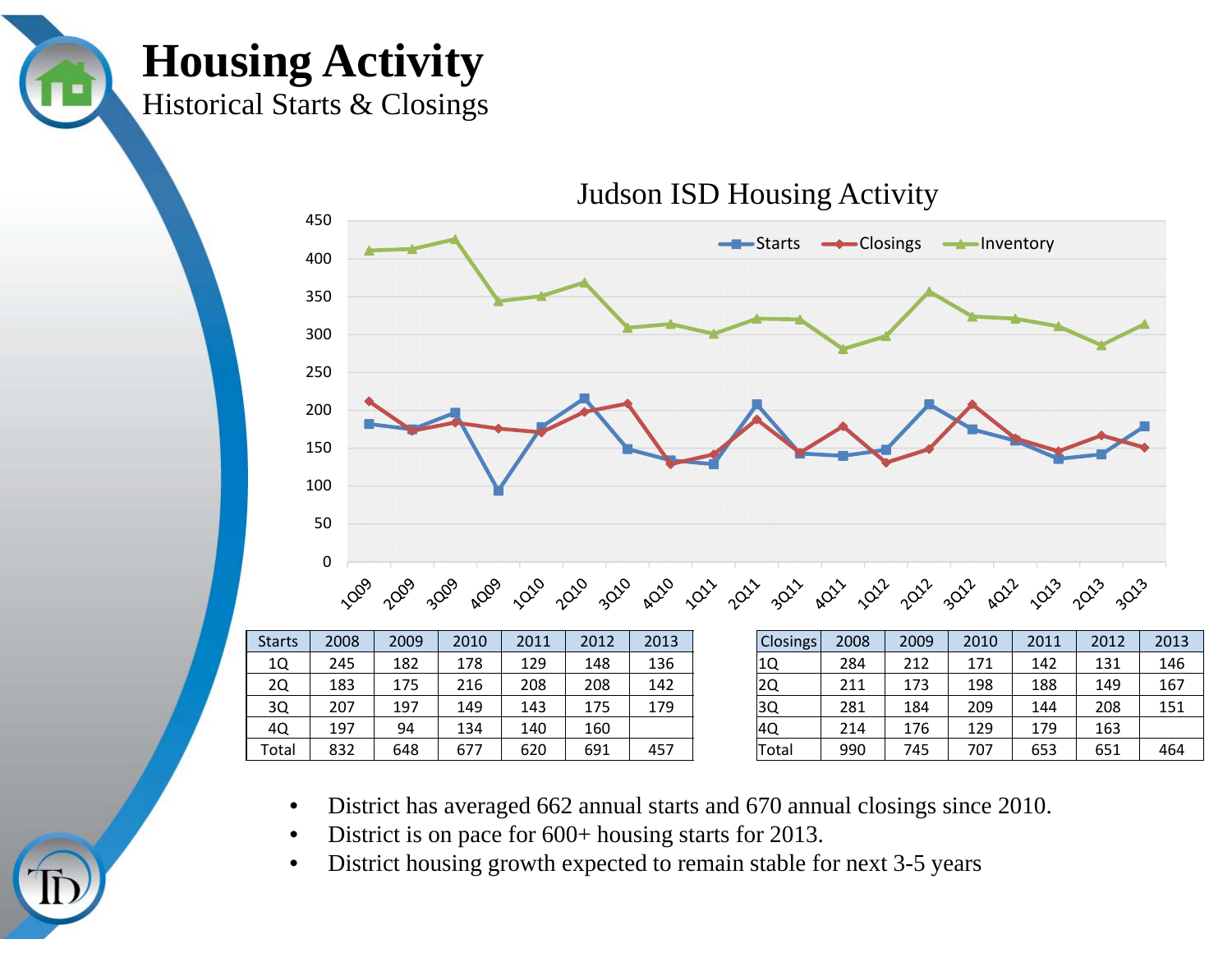#### **Housing Activity**

Top 10 Subdivisions-Ranked By Annual Closings

|             | Top 10 Subdivisions - 3Q13 (Ranked by Annual Closings) |               |               |                 |                 |  |  |  |  |  |  |  |  |
|-------------|--------------------------------------------------------|---------------|---------------|-----------------|-----------------|--|--|--|--|--|--|--|--|
| <b>Rank</b> | Subdivision                                            | Annual        | Quarter       | Quarter         | Annual          |  |  |  |  |  |  |  |  |
|             |                                                        | <b>Starts</b> | <b>Starts</b> | <b>Closings</b> | <b>Closings</b> |  |  |  |  |  |  |  |  |
| 1           | Retama Springs/Retreat                                 | 8             | 71            | 22              | 84              |  |  |  |  |  |  |  |  |
| 2           | <b>Mustang Valley</b>                                  | 17            | 69            | 26              | 65              |  |  |  |  |  |  |  |  |
| 3           | Northeast Crossing                                     | 21            | 72            | 20              | 61              |  |  |  |  |  |  |  |  |
| 4           | <b>Bridlewood Park</b>                                 | 10            | 47            | 9               | 57              |  |  |  |  |  |  |  |  |
| 5.          | Escondido Meadows                                      | 9             | 43            | 11              | 43              |  |  |  |  |  |  |  |  |
| 6           | Kitty Hawk/Landing                                     | 1             | 16            | 4               | 41              |  |  |  |  |  |  |  |  |
| 7           | Candlewood                                             | 13            | 30            | 7               | 28              |  |  |  |  |  |  |  |  |
| 8           | Miramar                                                | 6             | 26            | 9               | 25              |  |  |  |  |  |  |  |  |
| 9           | Hanover Cove/Vistas                                    | 1             | 22            | 3               | 24              |  |  |  |  |  |  |  |  |
| 10          | <b>Rolling Meadows</b>                                 | 5             | 17            | 5               | 23              |  |  |  |  |  |  |  |  |
|             | <b>TOTALS</b>                                          | 91            | 413           | 116             | 451             |  |  |  |  |  |  |  |  |

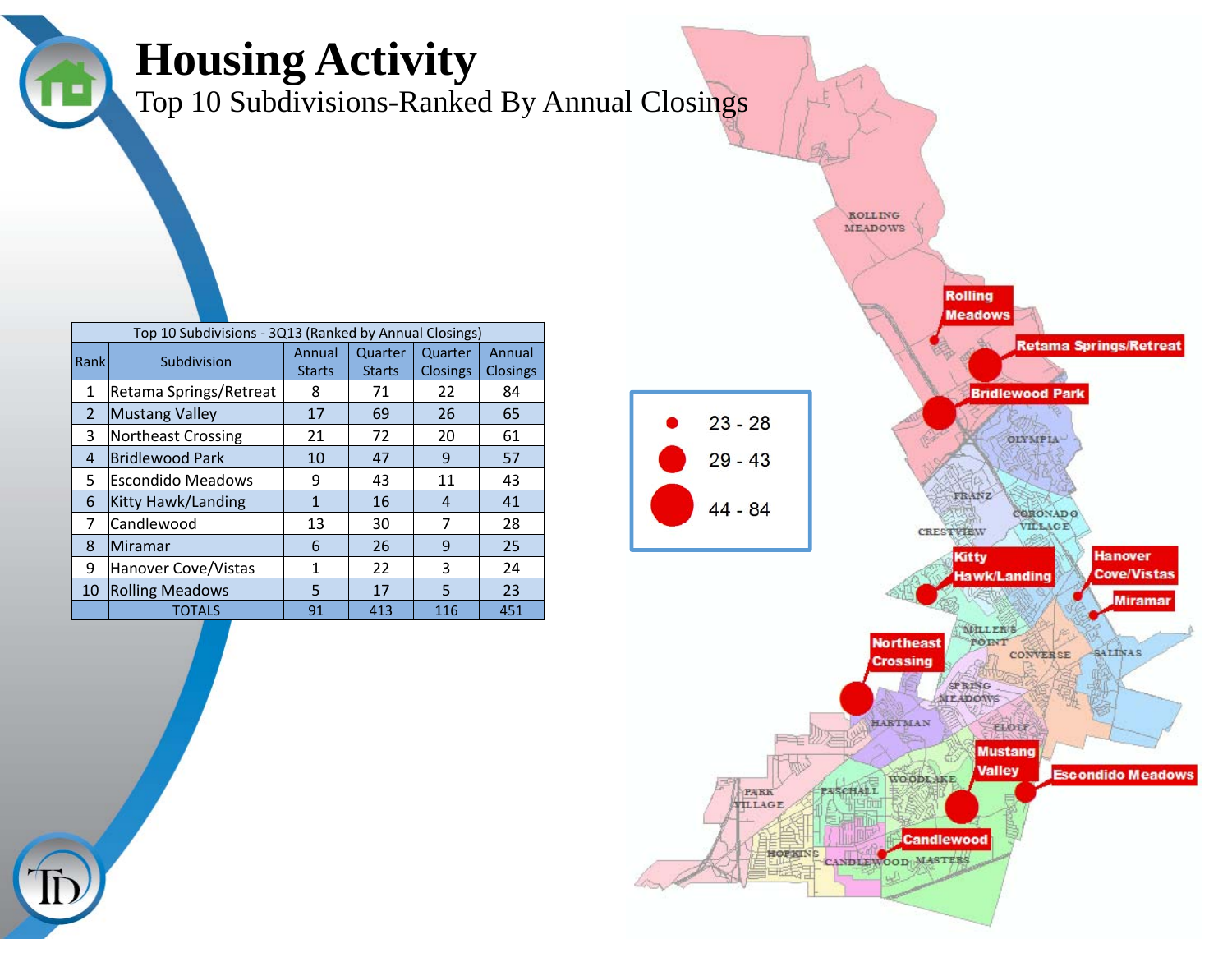| $\blacksquare$       | <b>Housing Activity</b>                    |            |                       | Top 10 Subdivisions-Ranked By Vacant Developed Lots<br><b>Wortham Oaks/Pointe</b><br><b>Wortham Oaks/Meadows</b><br><b>ROLLING</b><br><b>MEADOWS</b>                                                                                                                                                                                                                                      |
|----------------------|--------------------------------------------|------------|-----------------------|-------------------------------------------------------------------------------------------------------------------------------------------------------------------------------------------------------------------------------------------------------------------------------------------------------------------------------------------------------------------------------------------|
|                      | Top 10 Subdivisions - 3Q13 (Ranked by VDL) |            |                       |                                                                                                                                                                                                                                                                                                                                                                                           |
| $\vert$ Rank $\vert$ | Subdivision                                | <b>VDL</b> | Future                | <b>Retama Springs/Retreat</b>                                                                                                                                                                                                                                                                                                                                                             |
| $\mathbf{1}$         | Northeast Crossing                         | 203        | 583                   | <b>Creekside Gardens</b>                                                                                                                                                                                                                                                                                                                                                                  |
| $\overline{2}$<br>3  | <b>Wortham Oaks/Pointe</b>                 | 110<br>107 | 932<br>$\overline{0}$ |                                                                                                                                                                                                                                                                                                                                                                                           |
| 4                    | Mustang Valley<br>Horizon Pointe/Reserve   | 82         | $\overline{0}$        | $51 - 74$                                                                                                                                                                                                                                                                                                                                                                                 |
| 5                    | Meadow Park                                | 74         | 138                   | <b>OLYMPIA</b><br>$75 - 110$                                                                                                                                                                                                                                                                                                                                                              |
| 6                    | Hanover Cove/Vistas                        | 68         | $\overline{0}$        |                                                                                                                                                                                                                                                                                                                                                                                           |
| 7                    | Cimarron Landing                           | 62         | $\overline{0}$        | $111 - 203$<br>FRANZ<br><b>CONONADO</b>                                                                                                                                                                                                                                                                                                                                                   |
| 8                    | Wortham Oaks/Meadows                       | 62         | 55                    | <b>VILLAGE</b>                                                                                                                                                                                                                                                                                                                                                                            |
| 9                    | Copperfield                                | 53         | 146                   | <b>Cimarron</b><br>CRESTVIEW                                                                                                                                                                                                                                                                                                                                                              |
| 10                   | Retama Springs/Retreat                     | 51         | $\overline{0}$        | Landing<br><b>Hanover Cove/Vistas</b>                                                                                                                                                                                                                                                                                                                                                     |
|                      | <b>TOTALS</b>                              | 872        | 1,854                 |                                                                                                                                                                                                                                                                                                                                                                                           |
|                      |                                            |            |                       | <b>MILLER'S</b><br><b>Northeast</b><br>FOINT<br>SALINAS<br><b>CONVERSE</b><br><b>Crossing</b><br><b>Copperfield</b><br><b>SPRING</b><br><b>MEADON'S</b><br>HARTMAN<br><b>ELOL?</b><br><b>Meadow</b><br><b>Mustang</b><br>Park<br>Valley<br>PARK<br>PASCHALL<br>VILLAGE<br><b>NOODLAKE</b><br>Windfield<br>HOPKING<br><b>Horizon Pointe/Reserve</b><br><b>CANDLEWOOD</b><br><b>MASTERS</b> |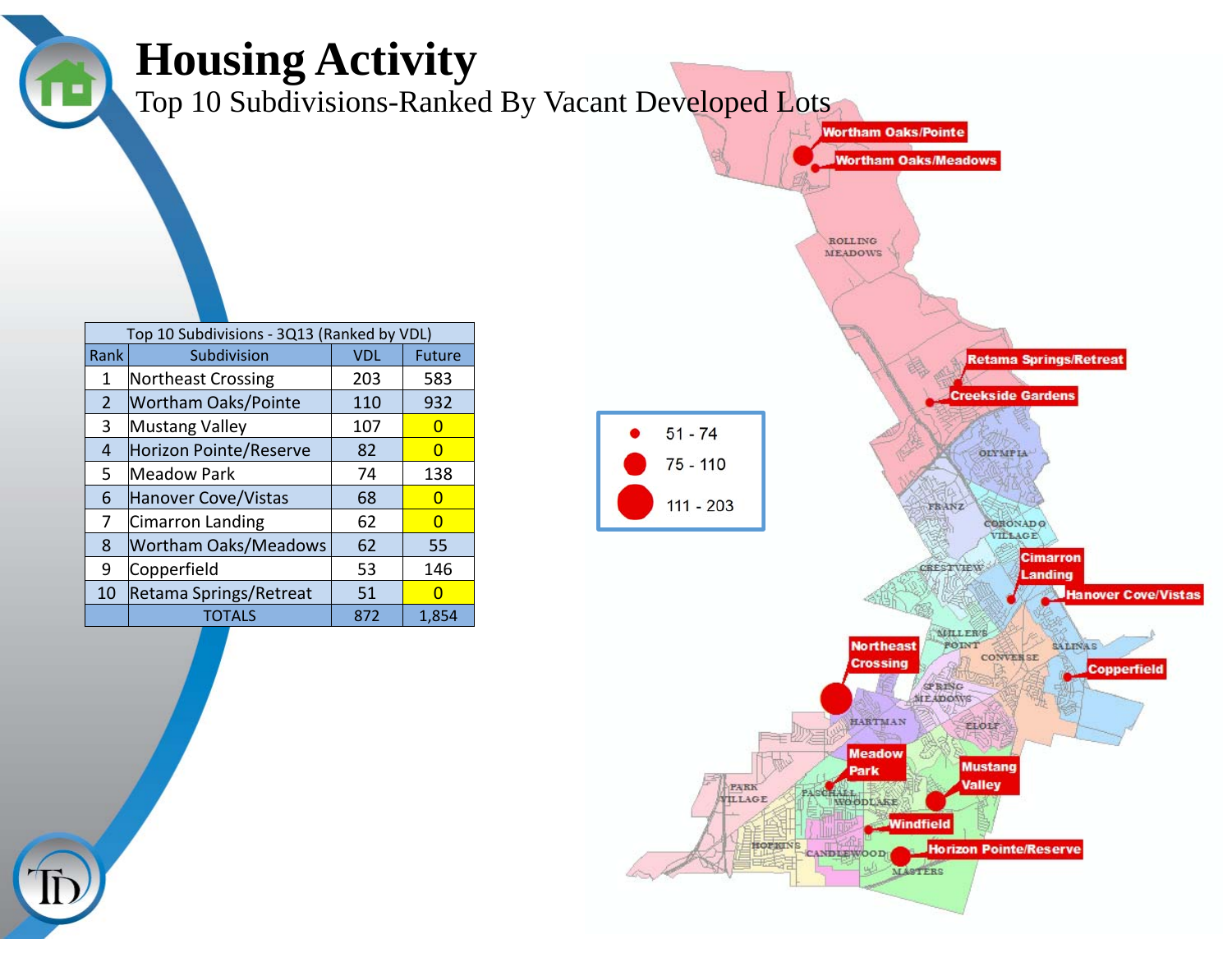| Œ.                   | <b>Housing Activity</b><br>Top 10 Subdivisions-Ranked By Futures |                              |                 | <b>Wortham</b><br><b>Cibolo</b><br>Oaks/Po.<br>Canyons/                                                                                                                                                                                                                                                                                                                                                       |
|----------------------|------------------------------------------------------------------|------------------------------|-----------------|---------------------------------------------------------------------------------------------------------------------------------------------------------------------------------------------------------------------------------------------------------------------------------------------------------------------------------------------------------------------------------------------------------------|
|                      | Top 10 Subdivisions - 3Q13 (Ranked by Futures)                   |                              |                 | ROLLING                                                                                                                                                                                                                                                                                                                                                                                                       |
| Rank<br>$\mathbf{1}$ | Subdivision<br>Liberte Ventura                                   | <b>VDL</b><br>$\overline{0}$ | Future<br>1,000 | <b>MEADOWS</b>                                                                                                                                                                                                                                                                                                                                                                                                |
| $\overline{2}$       | Wortham Oaks/Pointe                                              | 110                          | 932             |                                                                                                                                                                                                                                                                                                                                                                                                               |
| 3                    | Horizon Pointe/MDP                                               | $\overline{0}$               | 899             | $146 - 431$                                                                                                                                                                                                                                                                                                                                                                                                   |
| $\overline{4}$       | Northeast Crossing                                               | 203                          | 583             | <b>OLYMPIA</b><br>$432 - 715$                                                                                                                                                                                                                                                                                                                                                                                 |
| 5                    | Escondido North                                                  | 18                           | 569             |                                                                                                                                                                                                                                                                                                                                                                                                               |
| 6                    | Miller Ranch                                                     | $\mathbf{1}$                 | 433             | FRANZ<br>716 - 1000                                                                                                                                                                                                                                                                                                                                                                                           |
| 7                    | Bridgehaven                                                      | $\overline{0}$               | 265             | <b>CORONADO</b><br>VILLAGE                                                                                                                                                                                                                                                                                                                                                                                    |
| 8                    | Cibolo Canyons/Campanas                                          | 16                           | 246             |                                                                                                                                                                                                                                                                                                                                                                                                               |
| 9                    | <b>Bradbury Court</b>                                            | 6                            | 193             | CRESTVIEW                                                                                                                                                                                                                                                                                                                                                                                                     |
| 10                   | Copperfield                                                      | 53                           | 146             |                                                                                                                                                                                                                                                                                                                                                                                                               |
|                      | <b>TOTALS</b>                                                    | 407                          | 5,266           | <b>MILLER'S</b>                                                                                                                                                                                                                                                                                                                                                                                               |
|                      |                                                                  |                              |                 | <b>SALINAS</b><br>FOINT<br><b>Northeast</b><br><b>CONVERSE</b><br>作る<br><b>Copperfield</b><br>Cross.<br><b>Bradbury Court.</b><br><b>Bridgehaven</b><br><b>NEADOWS</b><br><b>HARTMAN</b><br><b>EXOTE Liberte Ventura.</b><br>$E = \sqrt{2}$<br><b>Escondido</b><br><b>HOODLAKE</b><br>North.<br>PASCHALL<br>PARK<br>VILLAGE<br>Miller<br>Ranch.<br><b>MASTERS</b><br>HOPKINS<br>Horizon Pointe/.<br>CANDLEWOO |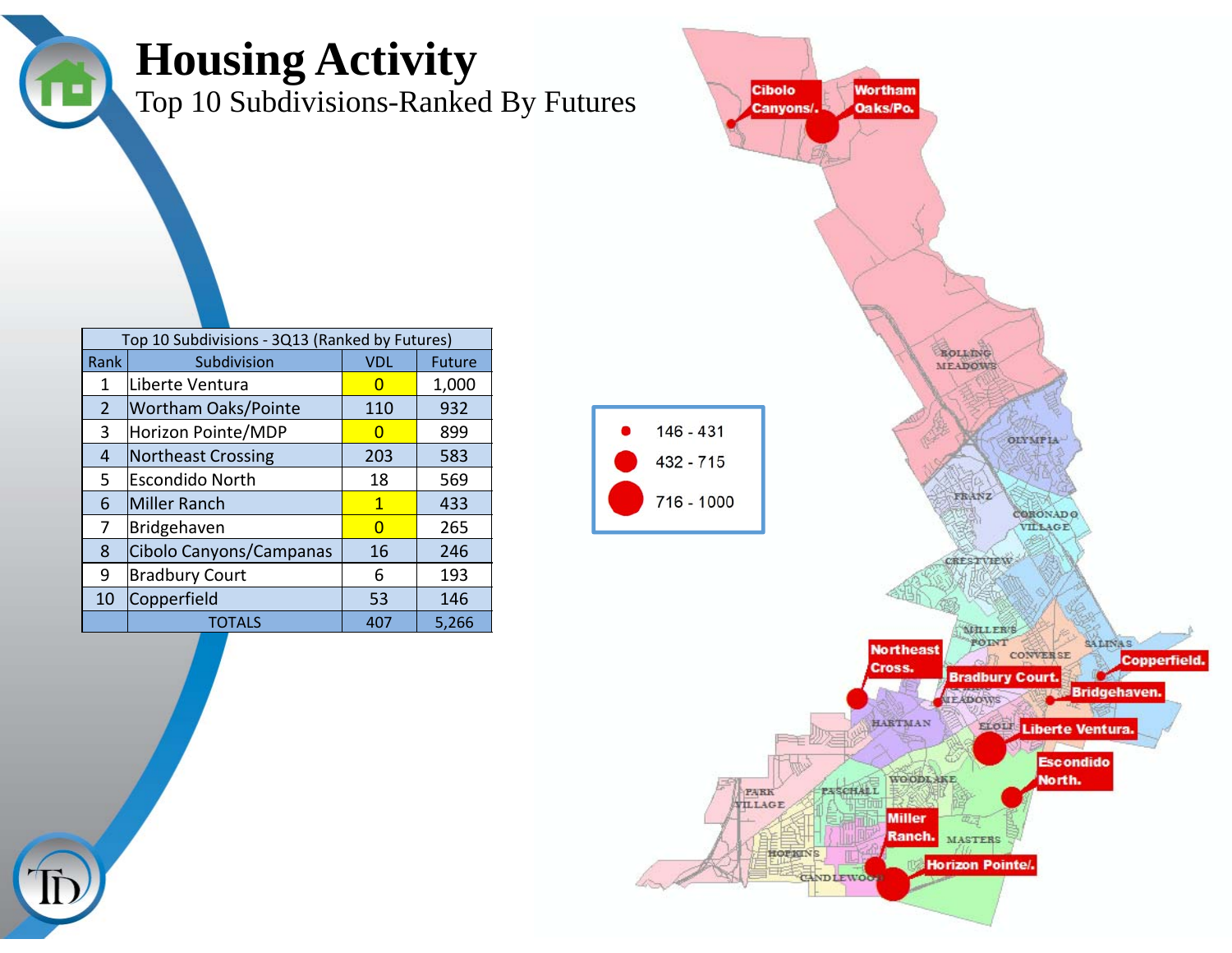#### **Overall Housing Data**

By Elementary Attendance Zone

| Elementary                  | Annual<br><b>Starts</b> | Quarter<br><b>Starts</b> | Annual<br><b>Closings</b> | Quarter<br><b>Closings</b> | Finished<br>Vacant | Under<br>Const. | Inventory      | Vacant Dev.<br>Lots | Future         |
|-----------------------------|-------------------------|--------------------------|---------------------------|----------------------------|--------------------|-----------------|----------------|---------------------|----------------|
| <b>CANDLEWOOD ELEM</b>      | 30                      | 13                       | 28                        |                            | 11                 | 10              | 22             | 16                  | $\Omega$       |
| <b>CONVERSE ELEM</b>        | $\overline{0}$          | $\mathbf 0$              | $\mathbf{1}$              | $\Omega$                   | $\mathbf{0}$       | 0               | $\overline{0}$ | 19                  | 265            |
| CORONADO VILLAGE ELEM       | $\overline{0}$          | $\overline{0}$           | $\mathbf{0}$              | $\Omega$                   | $\Omega$           | 0               | $\overline{0}$ | $\Omega$            | 79             |
| <b>CRESTVIEW ELEM</b>       | $\overline{7}$          | $\overline{0}$           | 14                        | $\overline{2}$             | $\overline{0}$     | 0               | $\overline{0}$ | 23                  | $\Omega$       |
| ELOLF ELEM                  | $\overline{0}$          | $\mathbf 0$              | $\mathbf{0}$              | $\overline{0}$             | $\overline{0}$     | 0               | $\overline{0}$ | $\mathbf{0}$        | $\Omega$       |
| <b>HARTMAN ELEM</b>         | 86                      | 22                       | 80                        | 25                         | 19                 | 18              | 42             | 203                 | 669            |
| MASTERS ELEM                | 123                     | 29                       | 152                       | 40                         | 13                 | 25              | 43             | 329                 | 3,122          |
| MILLER'S POINT ELEM         | 16                      | 1                        | 41                        | $\overline{4}$             | 5                  | 0               | 6              | $\overline{0}$      | $\overline{0}$ |
| OLYMPIA ELEM                | 10                      | 9                        | $\overline{2}$            | $\Omega$                   | $\overline{2}$     | 9               | 11             | 34                  | $\Omega$       |
| <b>PASCHALL ELEM</b>        | 5                       | $\Omega$                 | 13                        | $\Omega$                   | 6                  | 1               | 8              | 74                  | 138            |
| <b>ROLLING MEADOWS ELEM</b> | 220                     | 69                       | <b>195</b>                | 43                         | 18                 | 82              | <b>116</b>     | 429                 | 1,415          |
| <b>SALINAS ELEM</b>         | 120                     | 36                       | 101                       | 30                         | 21                 | 38              | 66             | 267                 | 246            |
| SPRING MEADOW ELEM          | $\overline{0}$          | $\overline{0}$           | $\overline{0}$            | $\overline{0}$             | $\mathbf{0}$       | 0               | $\overline{0}$ | 6                   | 193            |
| WOODLAKE ELEM               | $\Omega$                | $\Omega$                 | $\Omega$                  | $\Omega$                   | $\Omega$           | 0               | $\mathbf{0}$   | $\Omega$            | $\Omega$       |
| <b>GRAND TOTALS</b>         | 617                     | 179                      | 627                       | 151                        | 95                 | 183             | 314            | 1,400               | 6,127          |



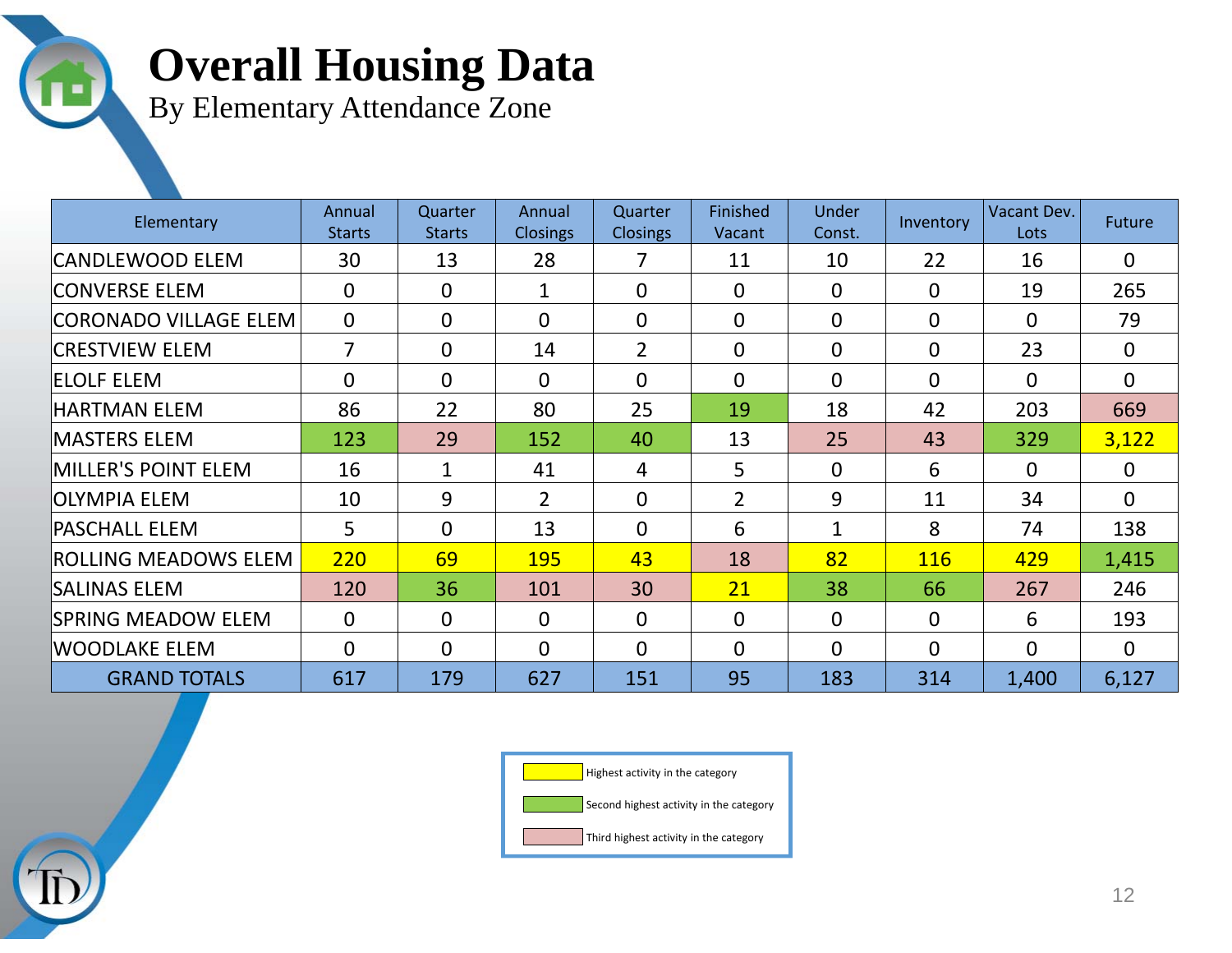### **Residential Activity**

Cibolo Canyons (Campanas)-Active Subdivision



13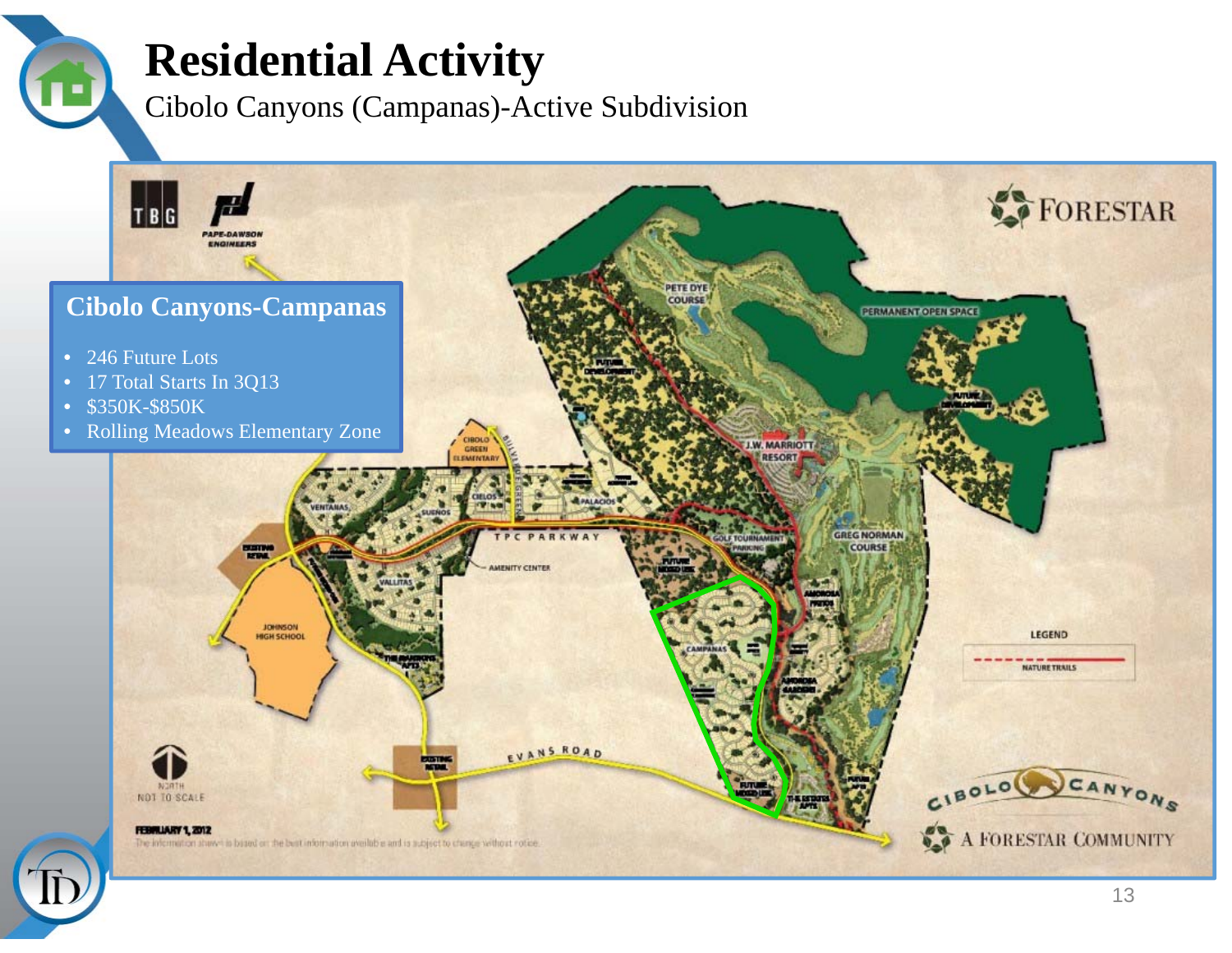### **Residential Activity**

Wortham Oaks/Pointe/Century Oaks-Active Subdivision

#### **Wortham Oaks/Pointe/Century Oaks**

- 8 Housing Starts 3Q13
- 110 Vacant Developed Lots 3Q13
- 932 Future Lots
- Rolling Meadows Elementary Zone



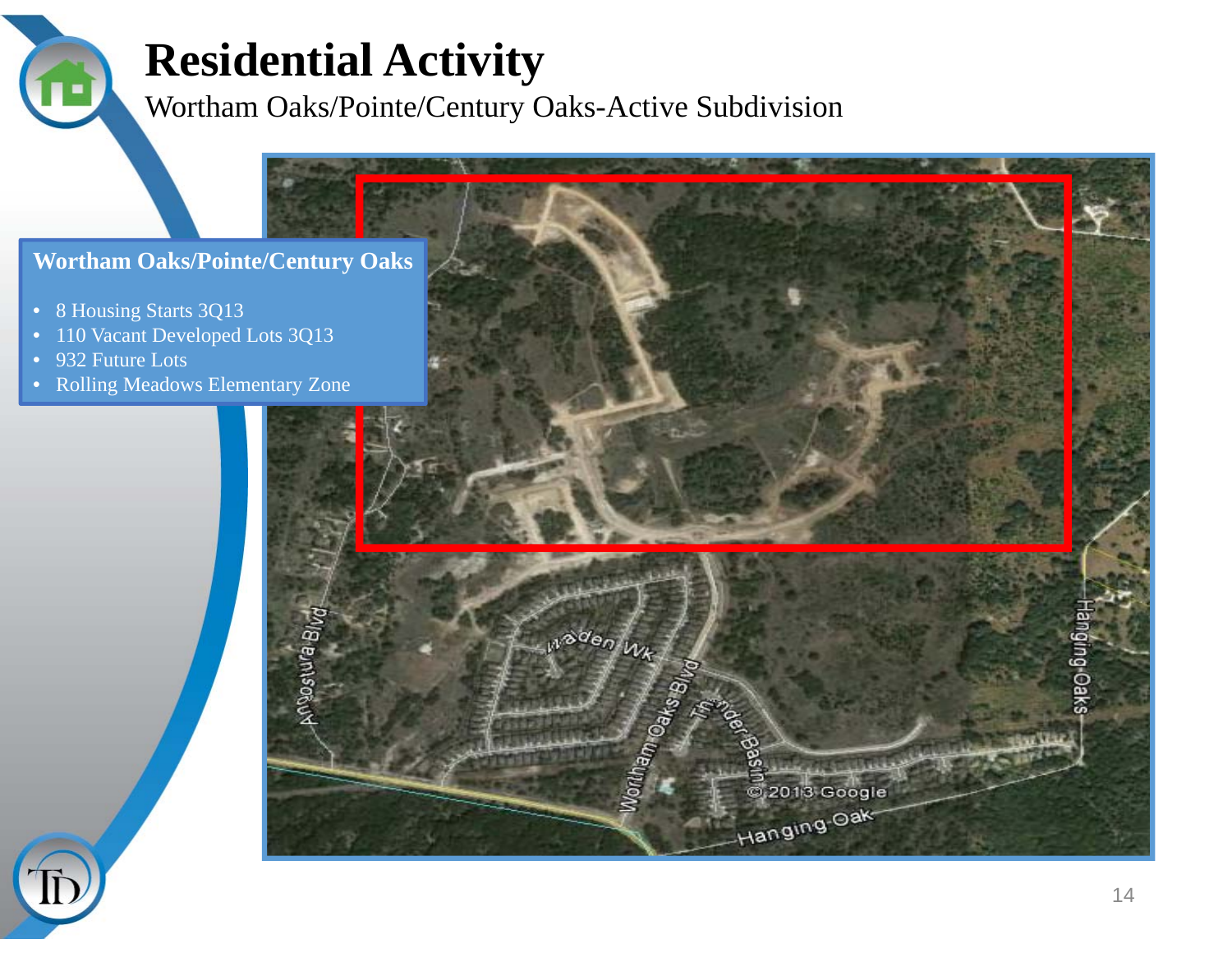#### **Residential Activity**

Liberte Ventura-Future





Ê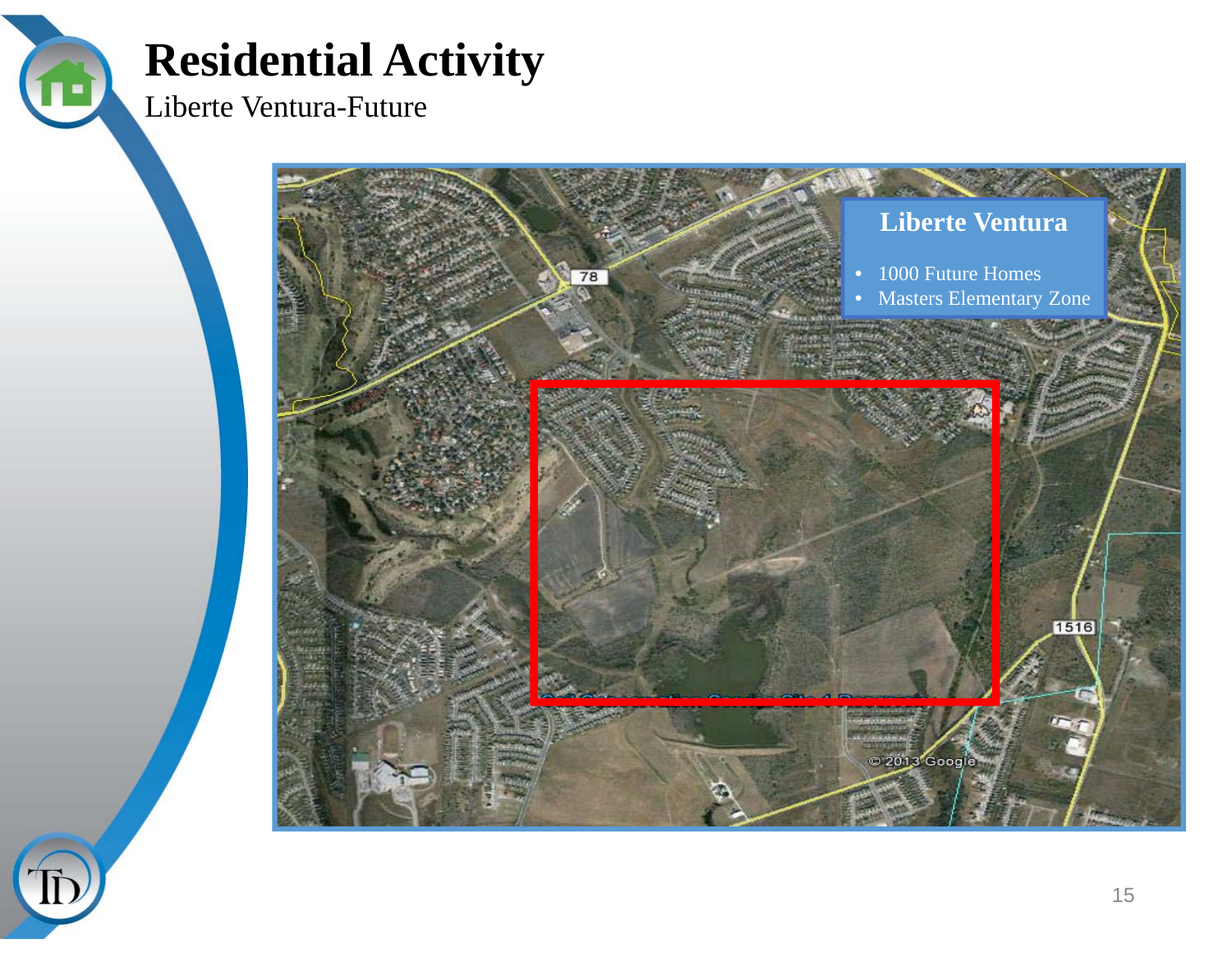| <b>Multi-family</b><br><b>Student Residents Comparison</b> |         |         |                   |                                     |  |  |  |
|------------------------------------------------------------|---------|---------|-------------------|-------------------------------------|--|--|--|
| <b>Student Yield Comparison</b>                            | 2011-12 | 2013-14 | <b>Difference</b> |                                     |  |  |  |
| Total students in apts                                     | 1186    | 1497    | $+310$            | <b>MEADOWS</b>                      |  |  |  |
| <b>Total students</b>                                      | 22627   | 22957   | $+330$            | <b>OLYMPIA</b>                      |  |  |  |
| Percent in apts                                            | 5.3%    | 6.5%    | $+1.2%$           |                                     |  |  |  |
| Average apt yield                                          | 0.24    | 0.31    | $+0.07$           | FRANZ<br><b>CORONAD C</b><br>VALAGI |  |  |  |
| All comparisons based on the 27 apartment complexes        |         |         |                   |                                     |  |  |  |

All comparisons based on the 27 apartment complexes existing in 2011 and 2014 datasets.

|           | $0.03 - 0.27$               |  |
|-----------|-----------------------------|--|
|           | $0.28 - 0.51$               |  |
|           | $0.52 - 0.76$               |  |
| $Yield =$ | $\frac{Students}{\# units}$ |  |

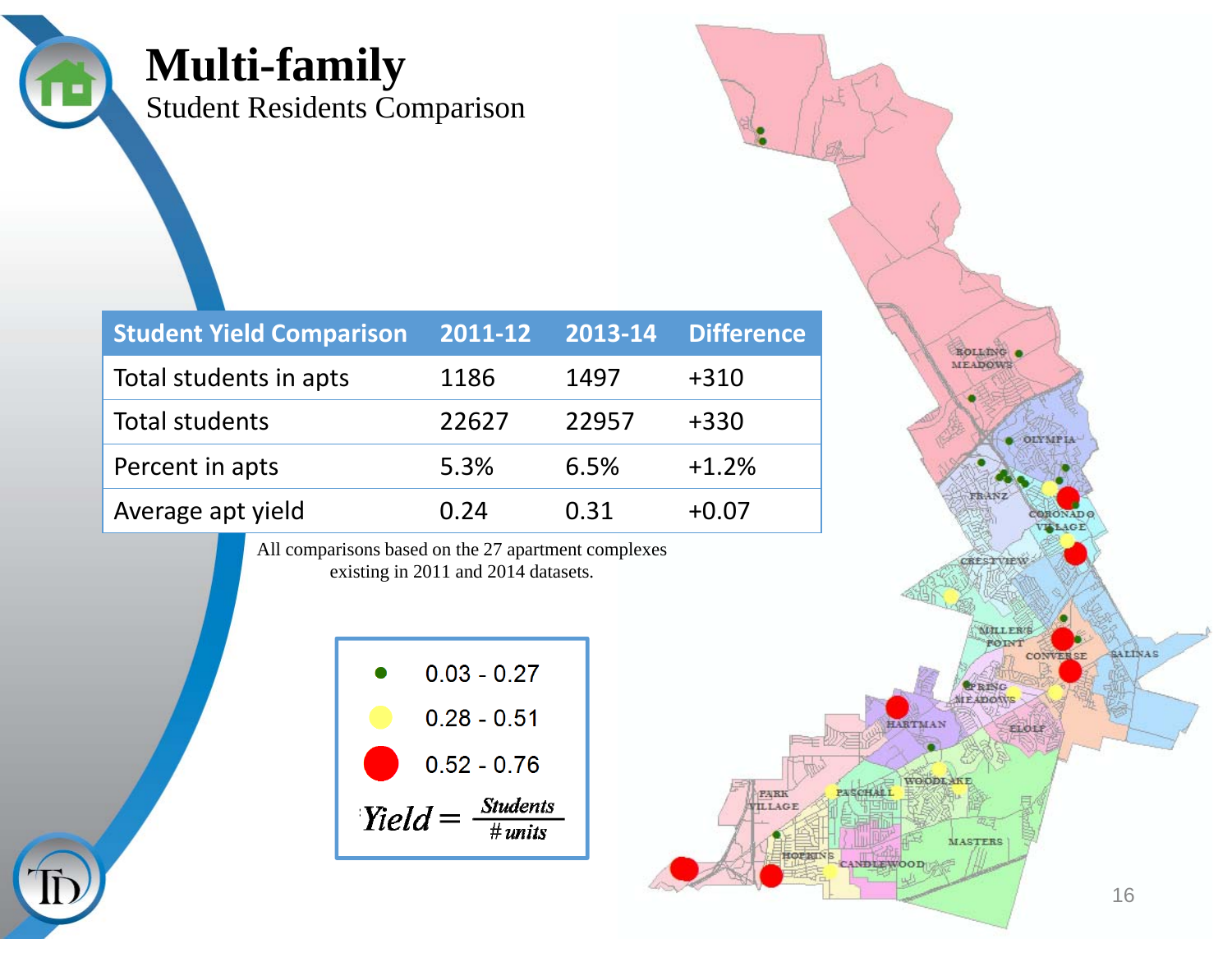

| Multi-family Yield<br>Analysis | Elementary<br><b>Students</b> | Middle<br><b>Students</b> | High<br><b>Students</b> | Total<br><b>Students</b> |
|--------------------------------|-------------------------------|---------------------------|-------------------------|--------------------------|
| Total Units = 7769             | 1298                          | 493                       | 504                     | 2295                     |
| Percentage                     | 57%                           | 21%                       | 22%                     | 100%                     |
| Yield                          | 0.1671                        | 0.0635                    | 0.0649                  | 0.2954                   |

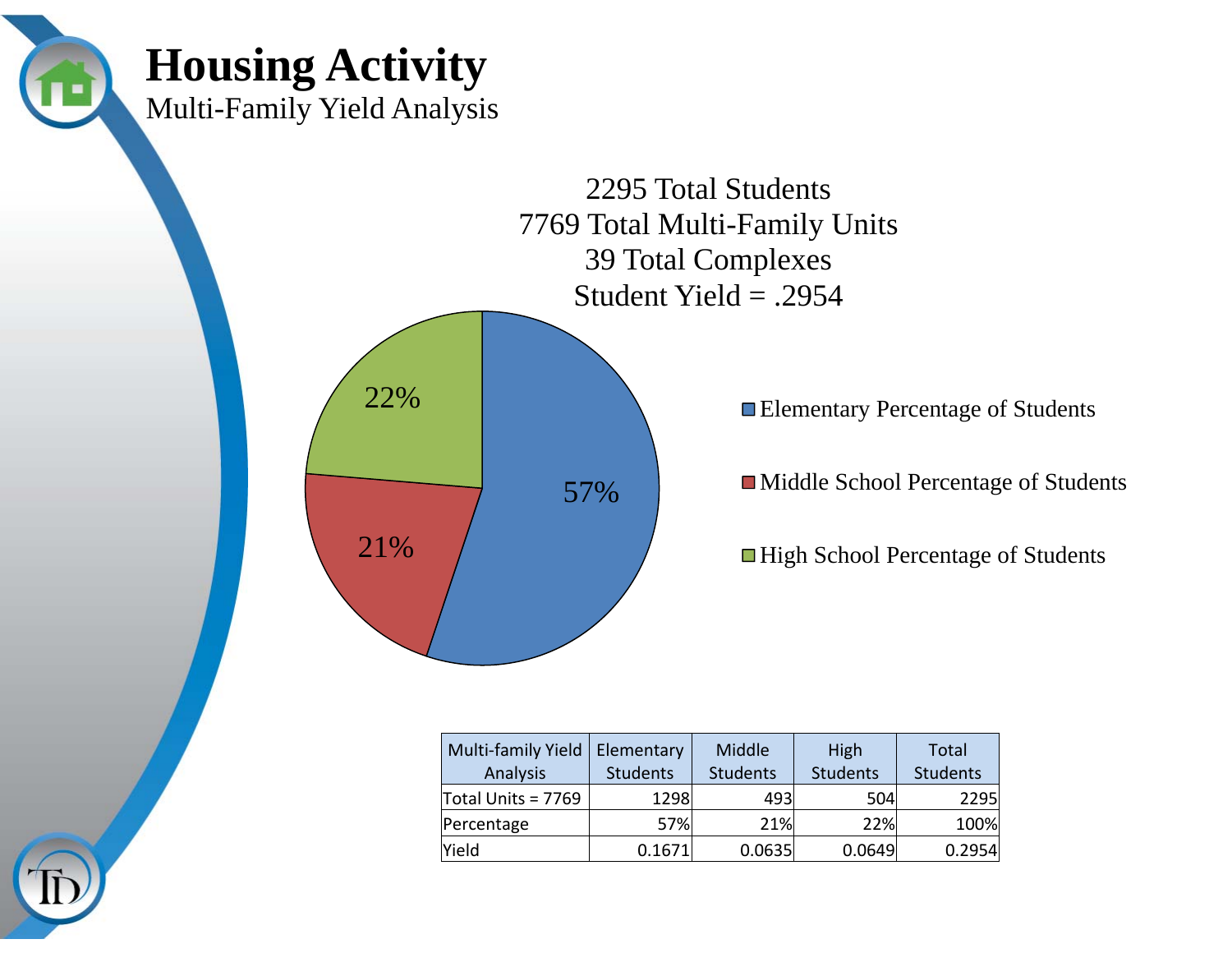**Enrollment History**

| Year (OCT) | EE | <b>PK</b> | N.    | 1st   | 2 <sub>nd</sub> | 3rd   | 4th   | 5th   | 6th   | 7th   | 8th   | 9th   | 10th  | 11th  | 12th  | <b>Totsl</b> | <b>Total</b><br>Growth | Total % |
|------------|----|-----------|-------|-------|-----------------|-------|-------|-------|-------|-------|-------|-------|-------|-------|-------|--------------|------------------------|---------|
| 2009/10    | 66 | 678       | 1,624 | 1,734 | 1,712           | 1,693 | 1,743 | 1,683 | 1,692 | 1,594 | 1,628 | 1,730 | 1,561 | 1,410 | 1,202 | 21,750       |                        |         |
| 2010/11    | 78 | 690       | 1,639 | 1,745 | .,689           | 1,688 | 1,710 | 1,743 | 1,623 | 1,687 | 1,634 | 1,669 | 1,603 | 1,565 | 1,277 | 22,040       | 290                    | 1.3%    |
| 2011/12    | 72 | 862       | 1,645 | 1,744 | .,739           | 1,710 | 1,713 | 1,700 | 1,752 | 1,650 | 1,723 | 1,905 | 1,591 | 1,568 | 1,129 | 22,503       | 463                    | 2.1%    |
| 2012/13    | 59 | 877       | 1,764 | 1,745 | 776             | 1,717 | 1,680 | 1,697 | 1,674 | ,733  | 1,652 | 2,199 | 1,626 | 1,302 | .105  | 22,606       | 103                    | 0.5%    |
| 2013/14    | 63 | 829       | 1,757 | 1,907 | 1,750           | 1,817 | ,712  | 752   | 1,664 | 1,681 | 1,776 | 1,834 | 1,701 | 1,568 | .146  | 22,957       | 351                    | 1.6%    |

\*Yellow box = largest grade per year \*Green box = second largest grade per year

| <b>Cohort Year</b>    |       | 1st          | 2nd   | 3rd   | 4th   | 5th   | 6th   | 7th   | 8th   | 9th   | 10th  | 11 <sub>th</sub> | 12 <sub>th</sub> |
|-----------------------|-------|--------------|-------|-------|-------|-------|-------|-------|-------|-------|-------|------------------|------------------|
| Last 3-Yr Cohort Avg. | 1.024 | 0691         | 1.006 | 1.008 | 0.998 | 1.009 | 0.990 | 1.003 | 1.016 | 1.184 | 0.860 | 0.920            | 0.769            |
| 2010/11               | l.009 | <b>L.075</b> | 0.974 | 0.986 | 1.010 | 1.000 | 0.964 | 0.997 | 1.025 | 1.025 | 0.927 | 1.003            | 0.906            |
| 2011/12               | 1.004 | 0641         | 0.997 | 1.012 | 1.015 | 0.994 | 1.005 | 1.017 | 1.021 | 1.166 | 0.953 | 0.978            | 0.721            |
| 2012/13               | 1.072 | .061         | 1.018 | 0.987 | 0.982 | 0.991 | 0.985 | 0.989 | 1.001 | 1.276 | 0.854 | 0.818            | 0.705            |
| 2013/14               | 0.996 | 1.081        | 1.003 | 1.023 | 0.997 | 1.043 | 0.981 | 1.004 | 1.025 | 1.110 | 0.774 | 0.964            | 0.880            |

- • Growth in Judson ISD is a result of housing activity as well as small classes exiting and large entering classes.
- • KG dropped by 7 students but still remains almost 200 students larger than this year's 12th grade class
- • Combined HS cohorts dropped from 96.5% in 2009 to 91.3% in 2012 before rebounding this year at 93.2%
- •.5% shift in combined HS cohort may results in over a 50 student change.

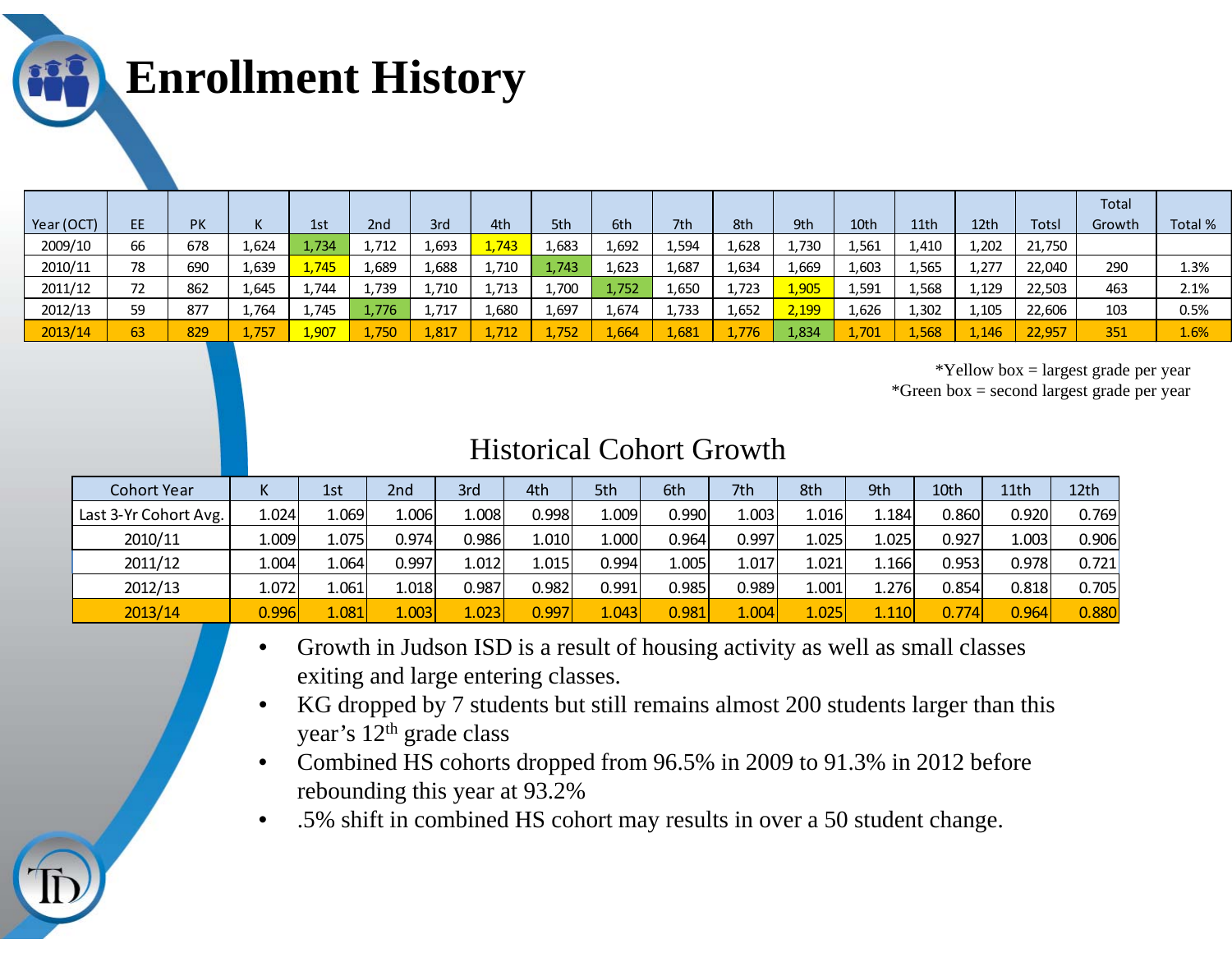### **Enrollment History**



Total Enrollment

- $\bullet$ District has added over 1,200 new students since 2009
- $\bullet$  Projected to have 23,952 by 2017/18 school year-an increase of over 2,200 students since 2009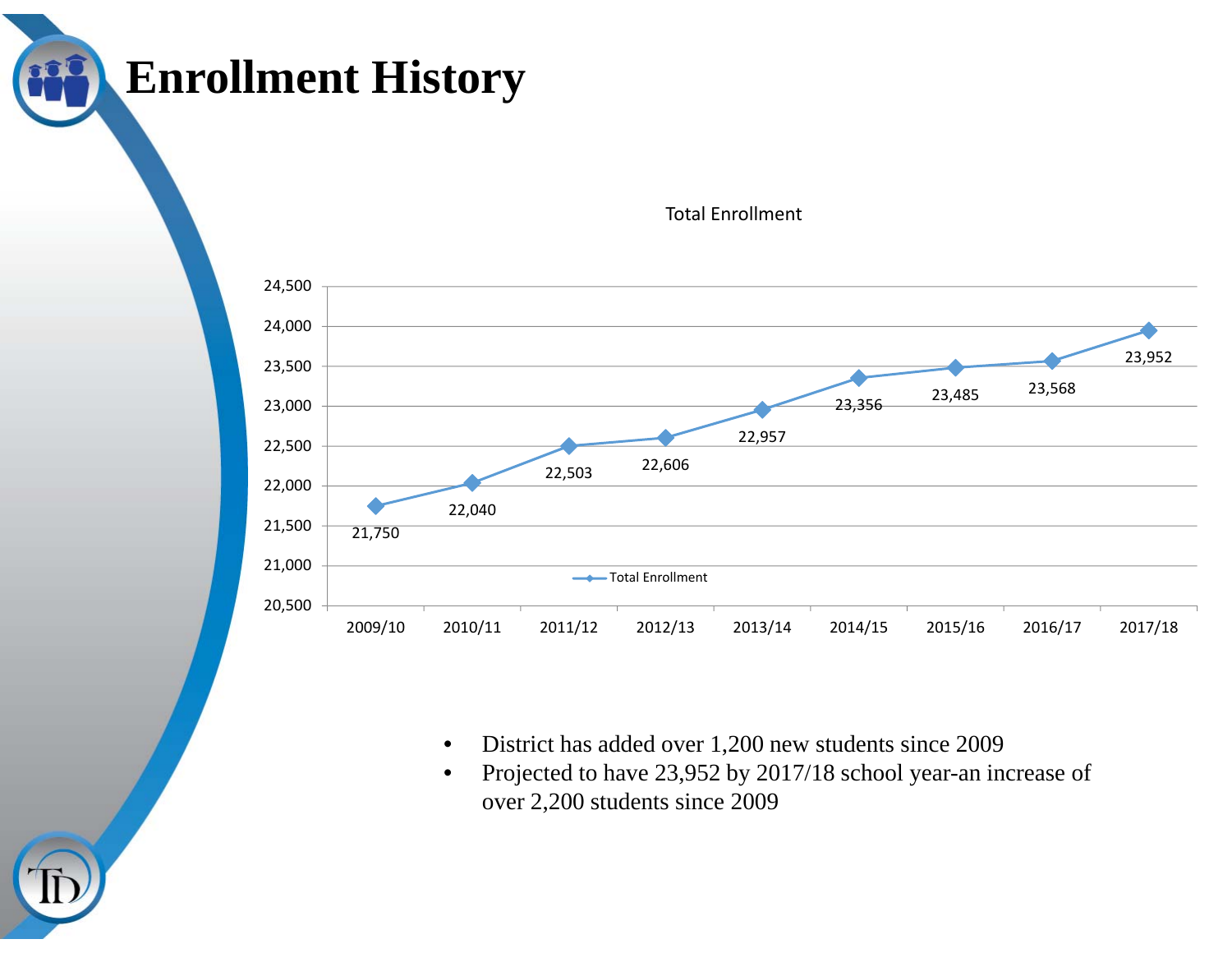#### **Ten Year Forecast**

By Grade Level

|            |    |           |       |       |                 |       |       |       |       |       |       |       |       |       |       |              | Total  |         |
|------------|----|-----------|-------|-------|-----------------|-------|-------|-------|-------|-------|-------|-------|-------|-------|-------|--------------|--------|---------|
| Year (OCT) | EE | <b>PK</b> | K.    | 1st   | 2 <sub>nd</sub> | 3rd   | 4th   | 5th   | 6th   | 7th   | 8th   | 9th   | 10th  | 11th  | 12th  | <b>Totsl</b> | Growth | Total % |
| 2012/13    | 59 | 877       | 1,764 | 1,745 | 1,776           | 1,717 | 1,680 | 1,697 | 1,674 | 1,733 | 1,652 | 2,199 | ,626  | 1,302 | 1,105 | 22,606       | 103    | 0.5%    |
| 2013/14    | 63 | 829       | 1,757 | 1,907 | 1,750           | 1,817 | 1,712 | 1,752 | 1,664 | 1,681 | 1,776 | 1,834 | 1,701 | 1,568 | 1,146 | 22,957       | 351    | 1.6%    |
| 2014/15    | 60 | 829       | 1,785 | 1,854 | 1,935           | 1,778 | 1,854 | 1,727 | 1,714 | 1,675 | 1,714 | 1,958 | 1,537 | 1,592 | 1,381 | 23,392       | 435    | 1.9%    |
| 2015/16    | 60 | 829       | 1,843 | 1,882 | 1,874           | 1,956 | 1,792 | 1,871 | 1,689 | 1,702 | 1,705 | 1,901 | 1,634 | 1,435 | 1,416 | 23,588       | 196    | 0.8%    |
| 2016/17    | 60 | 829       | 1,865 | 1,934 | 1,927           | 1,873 | 1,967 | 1,802 | 1,851 | 1,688 | 1,739 | 1,876 | 1,582 | 1,531 | 1,249 | 23,771       | 184    | 0.8%    |
| 2017/18    | 60 | 829       | 1,882 | 1,946 | 1,996           | 1,954 | 1,920 | 2,000 | 1,755 | 1,853 | 1,722 | 1,919 | 1,583 | 1,479 | 1,346 | 24,244       | 472    | 2.0%    |
| 2018/19    | 60 | 829       | 1,930 | 1,983 | 1,980           | 2,021 | 1,981 | 1,946 | 1,921 | 1,751 | 1,890 | 1,899 | 1,606 | 1,481 | 1,300 | 24,578       | 334    | 1.4%    |
| 2019/20    | 60 | 829       | 1,952 | 2,047 | 2,024           | 2,003 | 2,059 | 2,013 | 1,912 | 1,919 | 1,787 | 2,064 | 1,590 | 1,501 | 1,301 | 25,061       | 483    | 2.0%    |
| 2020/21    | 60 | 829       | 1,968 | 2,070 | 2,095           | 2,049 | 2,027 | 2,098 | 1,973 | 1,908 | 1,956 | 1,965 | 1,729 | 1,490 | 1,319 | 25,536       | 475    | 1.9%    |
| 2021/22    | 60 | 829       | 2,003 | 2,077 | 2,100           | 2,113 | 2,090 | 2,060 | 2,054 | 1,967 | 1,947 | 2,187 | 1,651 | 1,617 | 1,286 | 26,041       | 505    | 2.0%    |
| 2022/23    | 60 | 829       | 2,032 | 2,128 | 2,119           | 2,132 | 2,145 | 2,125 | 1,999 | 2,049 | 2,005 | 2,142 | 1,830 | 1,545 | 1,413 | 26,553       | 512    | 2.0%    |
| 2023/24    | 60 | 829       | 2,057 | 2,154 | 2,171           | 2,145 | 2,164 | 2,183 | 2,086 | 1,995 | 2,090 | 2,205 | 1,794 | 1,712 | 1,347 | 26,992       | 439    | 1.7%    |

\*Yellow box = largest grade per year \*Green box = second largest grade per year

- $\bullet$  Enrollment projections anticipate stable growth for several years as new developments begin to impact the district
- •Enrollment projections assume that combined HS cohorts remain stable at 93.5% - 94.0%
- $\bullet$ District average growth rate during the next 10 years  $= 1.6\%$  per year
- •District average new student rate during the next 10 years = 404 new students per year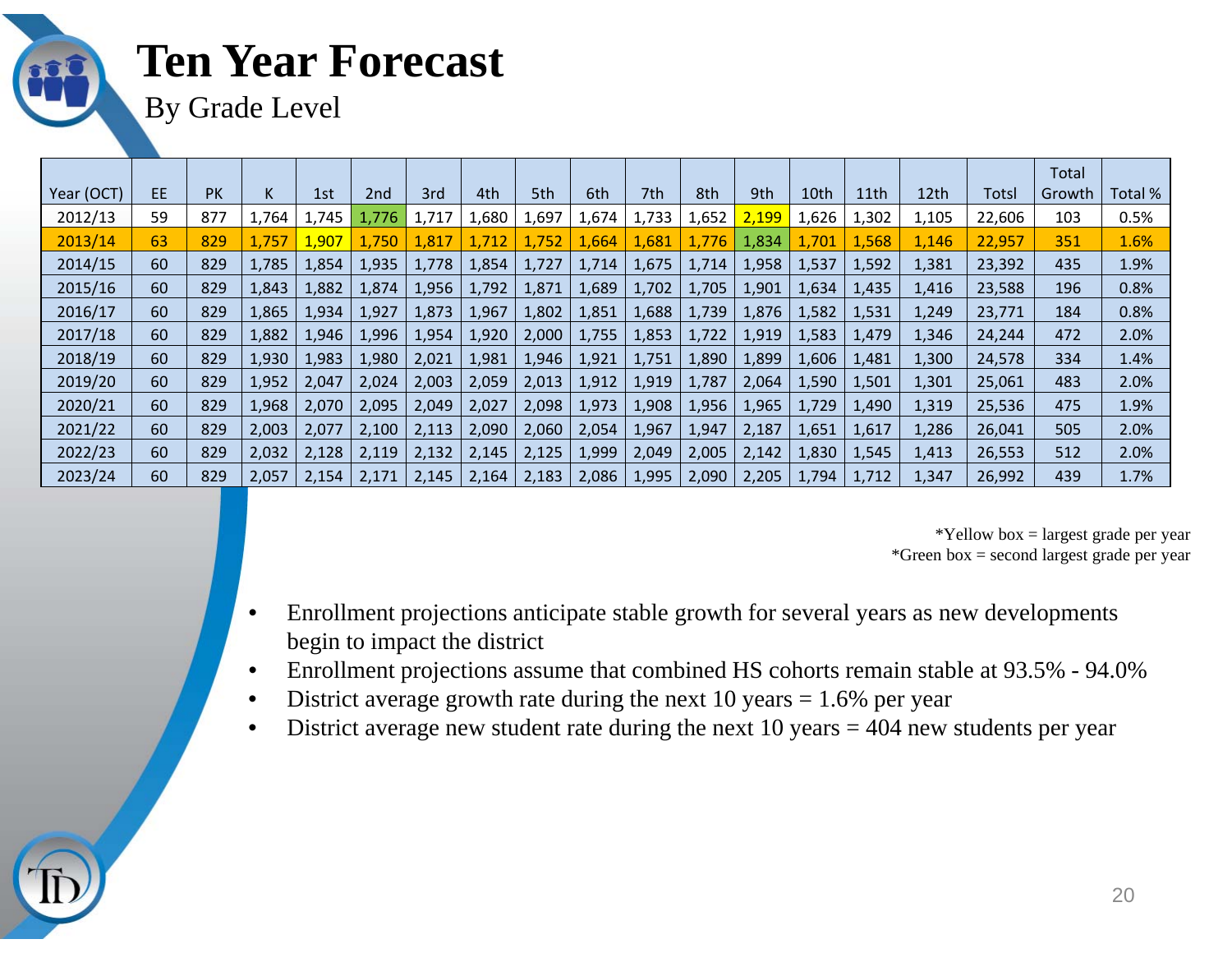#### **Ten Year Forecast**

By Elementary Campus

|                                   |              | <b>Current</b> | <b>ENROLLMENT PROJECTIONS (Oct.)</b> |         |         |         |         |         |         |         |         |         |
|-----------------------------------|--------------|----------------|--------------------------------------|---------|---------|---------|---------|---------|---------|---------|---------|---------|
| <b>ELEMENTARY CAMPUS</b>          | 2012/13      | 2013/14        | 2014/15                              | 2015/16 | 2016/17 | 2017/18 | 2018/19 | 2019/20 | 2020/21 | 2021/22 | 2022/23 | 2023/24 |
| CANDLEWOOD ELEMENTARY             | 645          | 639            | 733                                  | 770     | 796     | 831     | 877     | 903     | 897     | 881     | 909     | 910     |
| <b>CONVERSE ELEMENTARY</b>        | 850          | 781            | 728                                  | 759     | 771     | 806     | 825     | 822     | 822     | 821     | 814     | 813     |
| <b>COPPERFIELD ELEMENTARY</b>     | $\mathbf{0}$ | $\overline{0}$ | 554                                  | 550     | 560     | 558     | 551     | 561     | 570     | 582     | 593     | 600     |
| CORONADO VILLAGE ELEMENTARY       | 507          | 535            | 413                                  | 447     | 455     | 480     | 493     | 503     | 509     | 509     | 515     | 519     |
| <b>CRESTVIEW ELEMENTARY</b>       | 601          | 614            | 567                                  | 581     | 570     | 560     | 527     | 536     | 541     | 543     | 548     | 560     |
| <b>FRANZ ELEMENTARY</b>           | 373          | 385            | 416                                  | 429     | 430     | 440     | 441     | 444     | 451     | 447     | 450     | 452     |
| <b>FLOLF FLFMENTARY</b>           | 753          | 753            | 725                                  | 731     | 712     | 711     | 724     | 716     | 719     | 728     | 741     | 734     |
| <b>HOPKINS ELEMENTARY</b>         | 824          | 855            | 865                                  | 872     | 878     | 879     | 861     | 871     | 873     | 863     | 869     | 872     |
| <b>MASTERS ELEMENTARY</b>         | 740          | 797            | 819                                  | 906     | 996     | 1,088   | 1,159   | 1,215   | 1,268   | 1,321   | 1,365   | 1,419   |
| HARTMAN ELEMENTARY                | 868          | 831            | 794                                  | 812     | 827     | 839     | 845     | 863     | 884     | 895     | 921     | 945     |
| MILLER'S POINT ELEMENTARY         | 605          | 623            | 635                                  | 618     | 603     | 618     | 624     | 651     | 685     | 705     | 723     | 746     |
| OLYMPIA ELEMENTARY                | 441          | 455            | 469                                  | 468     | 481     | 488     | 491     | 489     | 484     | 473     | 470     | 464     |
| PARK VILLAGE ELEMENTARY           | 619          | 627            | 620                                  | 645     | 637     | 649     | 652     | 682     | 693     | 704     | 717     | 720     |
| <b>SALINAS ELEMENTARY</b>         | 865          | 899            | 629                                  | 642     | 634     | 657     | 673     | 689     | 697     | 703     | 723     | 735     |
| SPRING MEADOWS ELEMENTARY         | 580          | 588            | 643                                  | 622     | 660     | 690     | 704     | 723     | 731     | 742     | 745     | 734     |
| ROLLING MEADOWS ELEMENTARY        | 633          | 669            | 687                                  | 734     | 769     | 794     | 807     | 826     | 865     | 904     | 942     | 1,004   |
| lPASCHALL ELEMENTARY              | 704          | 799            | 778                                  | 771     | 731     | 739     | 731     | 742     | 747     | 755     | 763     | 770     |
| <b>WOODLAKE ELEMENTARY</b>        | 707          | 737            | 747                                  | 750     | 747     | 760     | 745     | 751     | 760     | 756     | 762     | 766     |
| <b>ELEMENTARY TOTALS</b>          | 11,315       | 11,587         | 11,822                               | 12,107  | 12,257  | 12,587  | 12,730  | 12,987  | 13,196  | 13,332  | 13,570  | 13,763  |
| <b>Elementary Absolute Change</b> | 135          | 272            | 235                                  | 285     | 150     | 330     | 143     | 257     | 209     | 136     | 238     | 193     |
| <b>Elementary Percent Change</b>  | 1.21%        | 2.40%          | 2.03%                                | 2.41%   | 1.24%   | 2.69%   | 1.14%   | 2.02%   | 1.61%   | 1.03%   | 1.79%   | 1.42%   |

- $\bullet$ District projected to have 13,763 elementary students by 2023/24.
- $\bullet$ District projected to add 2,176 new elementary students over next 10 years.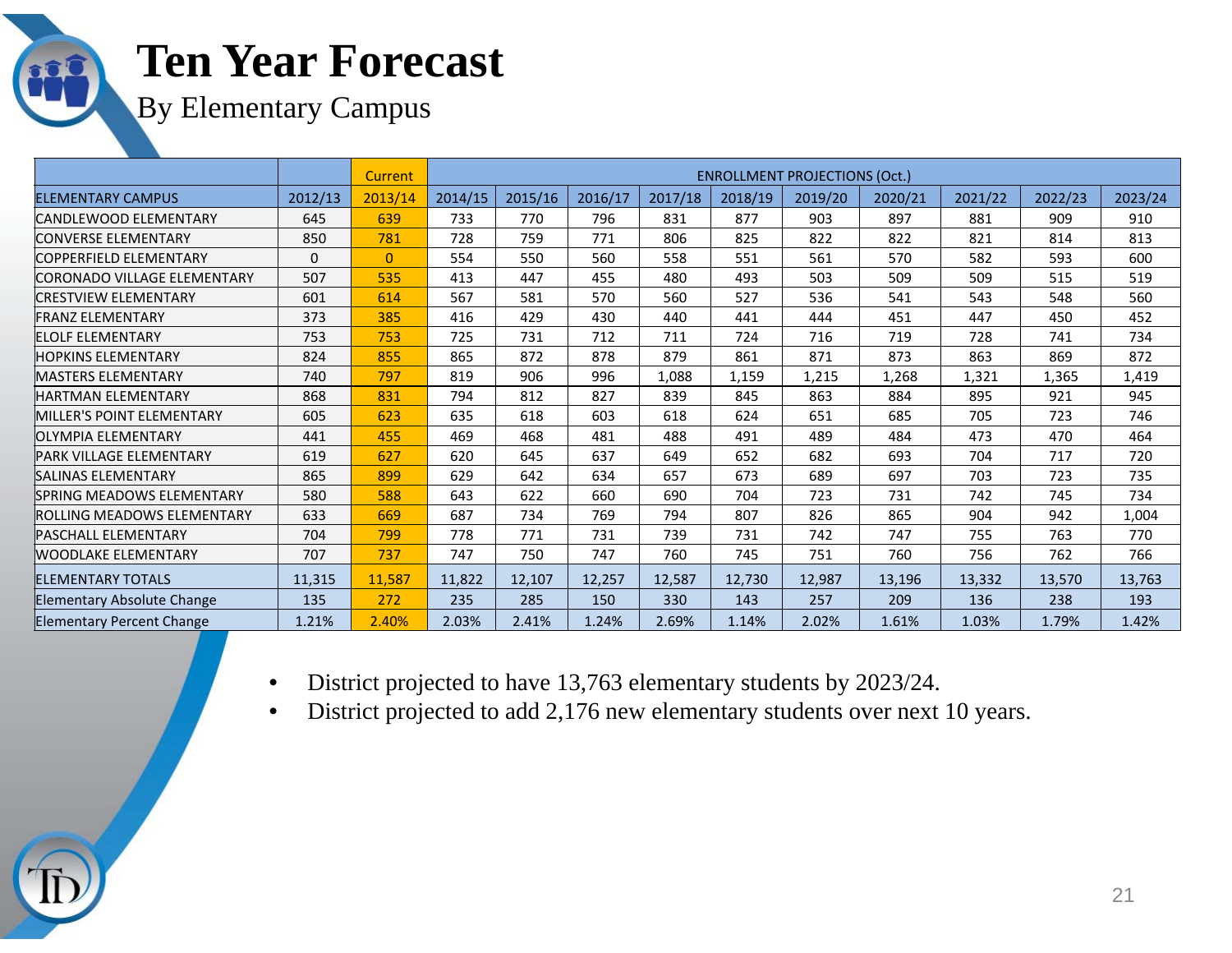#### **Ten Year Forecast**

By Secondary Campus

| <b>MIDDLE SCHOOL CAMPUS</b>       | 2012/13  | 2013/14 | 2014/15  | 2015/16  | 2016/17  | 2017/18 | 2018/19  | 2019/20 | 2020/21 | 2021/22 | 2022/23 | 2023/24 |
|-----------------------------------|----------|---------|----------|----------|----------|---------|----------|---------|---------|---------|---------|---------|
| IMETZGER MIDDLE SCHOOL            | 887      | 932     | 953      | 984      | 1,004    | 1,020   | 1,098    | 1,191   | 1,312   | 1,410   | 1,438   | 1,472   |
| <b>JUDSON MIDDLE SCHOOL</b>       | 1,027    | 981     | 985      | 1,012    | 1,106    | 1,175   | 1,195    | 1,192   | 1,221   | 1,253   | 1,252   | 1,285   |
| KIRBY MIDDLE SCHOOL               | 914      | 958     | 941      | 915      | 970      | 972     | 1,018    | 952     | 966     | 947     | 974     | 985     |
| KITTY HAWK MIDDLE SCHOOL          | 1,339    | 1,305   | 1,310    | 1,252    | 1,271    | 1,234   | 1,323    | 1,331   | 1,383   | 1,404   | 1,440   | 1,448   |
| WOODLAKE HILLS MIDDLE SCHOOL      | 871      | 925     | 894      | 913      | 907      | 909     | 908      | 932     | 935     | 934     | 929     | 961     |
| <b>MIDDLE SCHOOL TOTALS</b>       | 5,038    | 5,101   | 5,083    | 5,076    | 5,258    | 5,310   | 5,542    | 5,598   | 5,817   | 5,948   | 6,033   | 6,151   |
| Middle School Absolute Change     | 68       | 63      | 18       | 7        | 182      | 52      | 232      | 56      | 219     | 131     | 85      | 118     |
| Middle School Percent Change      | $-1.33%$ | 1.25%   | $-0.35%$ | $-0.14%$ | 3.59%    | 0.99%   | 4.37%    | 1.01%   | 3.91%   | 2.25%   | 1.43%   | 1.96%   |
| <b>HIGH SCHOOL CAMPUS</b>         | 2012/13  | 2013/14 | 2014/15  | 2015/16  | 2016/17  | 2017/18 | 2018/19  | 2019/20 | 2020/21 | 2021/22 | 2022/23 | 2023/24 |
| <b>IEARLY HIGH SCHOOL ACADEMY</b> | 445      | 444     | 445      | 445      | 444      | 445     | 445      | 445     | 445     | 445     | 445     | 445     |
| EVENING HIGH SCHOOL               | 21       | 38      | 38       | 38       | 38       | 38      | 38       | 38      | 38      | 38      | 38      | 38      |
| <b>JUDSON HIGH SCHOOL</b>         | 3,430    | 3,419   | 3,595    | 3,581    | 3,509    | 3,552   | 3,512    | 3,567   | 3,606   | 3,692   | 3,770   | 3,816   |
| LEARNING ACADEMY                  | 82       | 74      | 74       | 74       | 74       | 74      | 74       | 74      | 74      | 74      | 74      | 74      |
| lWAGNER HIGH SCHOOL               | 2,222    | 2,248   | 2,289    | 2,221    | 2,145    | 2,192   | 2,191    | 2,306   | 2,314   | 2,466   | 2,577   | 2,659   |
| HIGH SCHOOL TOTALS                | 6,200    | 6,223   | 6,441    | 6,359    | 6,210    | 6,301   | 6,260    | 6,430   | 6,477   | 6,715   | 6,904   | 7,032   |
| High School Absolute Change       | 40       | 23      | 218      | 82       | 148      | 90      | 41       | 170     | 47      | 238     | 189     | 128     |
| High School Percent Change        | 0.65%    | 0.37%   | 3.50%    | $-1.28%$ | $-2.33%$ | 1.45%   | $-0.65%$ | 2.72%   | 0.73%   | 3.67%   | 2.81%   | 1.85%   |
| <b>ALTERNATIVE CAMPUSES</b>       | 2012/13  | 2013/14 | 2014/15  | 2015/16  | 2016/17  | 2017/18 | 2018/19  | 2019/20 | 2020/21 | 2021/22 | 2022/23 | 2023/24 |
| <b>ALTERNATIVE CAMPUS TOTALS</b>  | 53       | 46      | 46       | 46       | 46       | 46      | 46       | 46      | 46      | 46      | 46      | 46      |
| <b>DISTRICT TOTALS</b>            | 22,606   | 22,957  | 23,392   | 23,588   | 23,771   | 24,244  | 24,578   | 25,061  | 25,536  | 26,041  | 26,553  | 26,992  |
| District Absolute Change          | 103      | 351     | 435      | 196      | 184      | 472     | 334      | 483     | 475     | 505     | 512     | 439     |
| District Percent Change           | 0.46%    | 1.55%   | 1.89%    | 0.84%    | 0.78%    | 1.99%   | 1.38%    | 1.97%   | 1.90%   | 1.98%   | 1.97%   | 1.65%   |

- •District projected to have 6,151 middle school students by 2023/24.
- $\bullet$ District projected to add 1,050 new middle school students over next 10 years.
- •District projected to have 7,032 high school students by 2023/24
- •District project to add 809 high school students over next 10 years.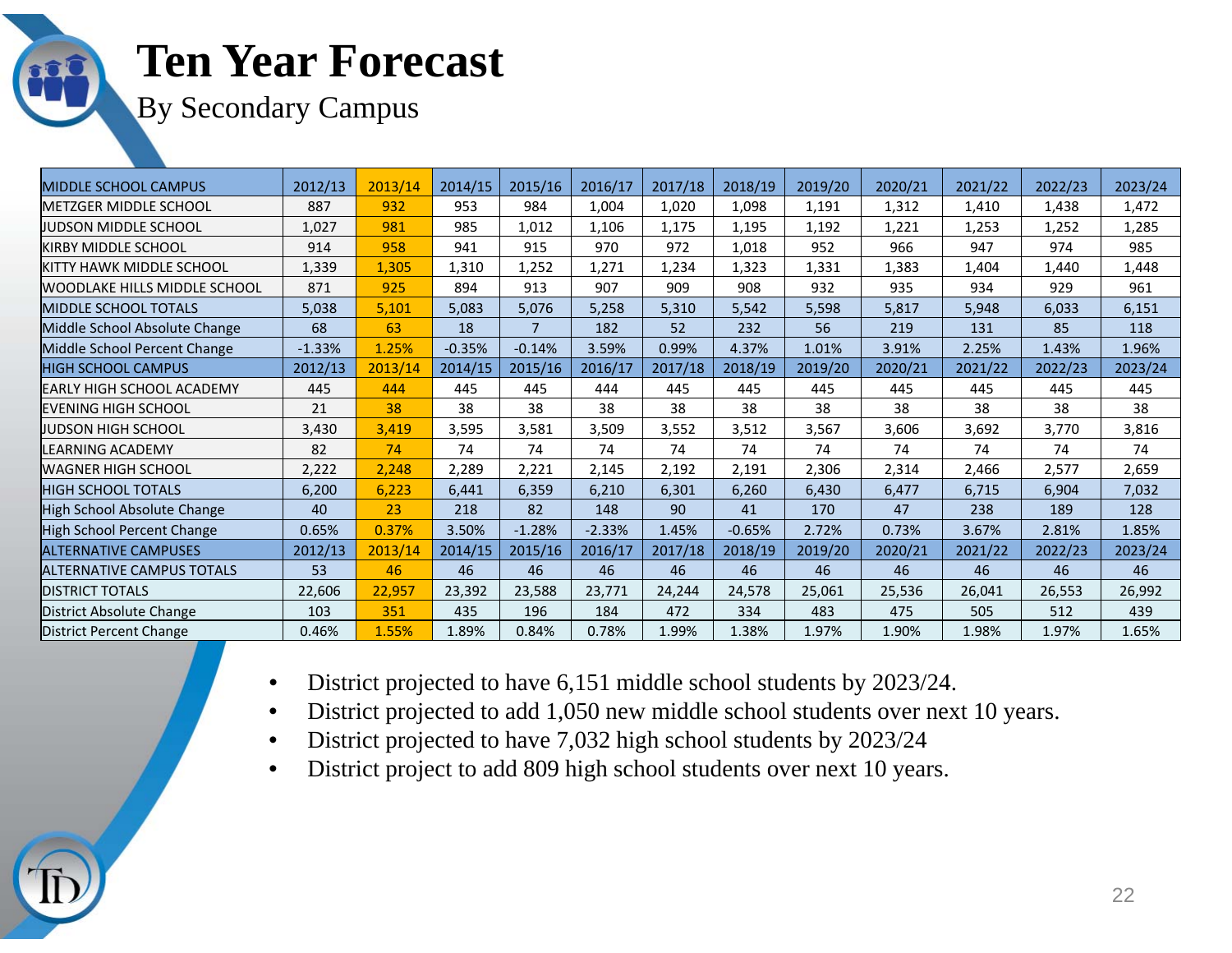

- • Judson ISD housing market remains stable with over 6,100 "committed" futures homes.
- •The district may see over 600 starts in 2014.
- •Largest classes are currently in lower level grades  $(K-6<sup>th</sup>)$ .
- • Projecting 435 enrollment growth for Fall 2014 and the district enrollment will likely surpass 23,000 students.
- •Five year enrollment growth  $= 1,621$  with district enrollment  $= 24,578$ in the year 2018.
- $\bullet$  Judson ISD may add over 4,000 students during the next 10 years with enrollment pushing 27,000 students by 2023.